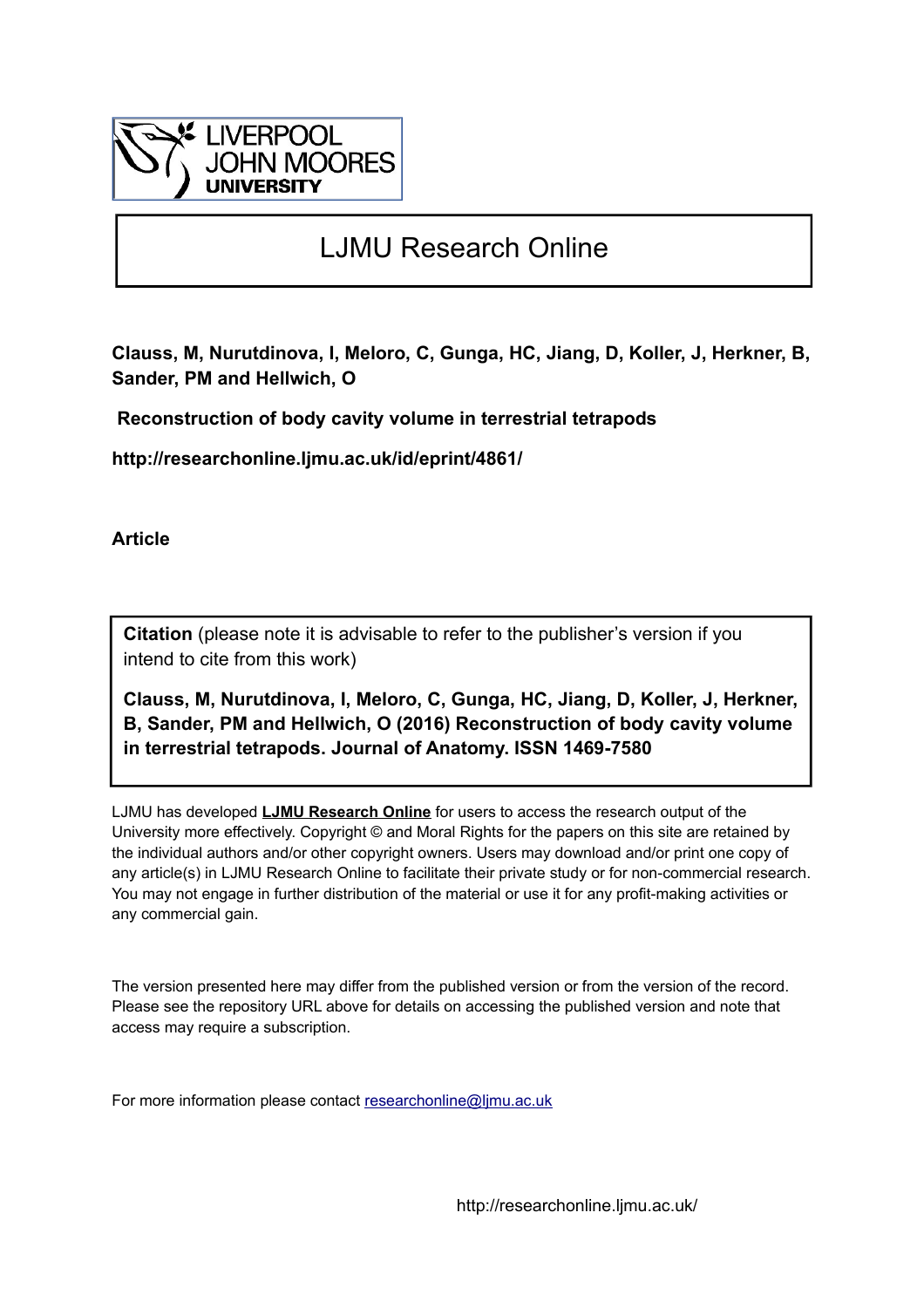### 1 **Journal of Anatomy - Evolutionary Morphology**

| 2  | Body cavity volume reconstruction in terrestrial tetrapods                                                                                  |
|----|---------------------------------------------------------------------------------------------------------------------------------------------|
| 3  | Marcus Clauss <sup>1</sup> , Irina Nurutdinova <sup>2</sup> , Carlo Meloro <sup>3</sup> , Hanns-Christian Gunga <sup>4</sup> , Duofang      |
| 4  | Jiang <sup>2</sup> , Johannes Koller <sup>2</sup> , Bernd Herkner <sup>5</sup> , P. Martin Sander <sup>6</sup> , Olaf Hellwich <sup>2</sup> |
| 5  |                                                                                                                                             |
| 6  | <sup>1</sup> Clinic for Zoo Animals, Exotic Pets and Wildlife, University of Zurich, Switzerland                                            |
| 7  | <sup>2</sup> Computer Vision and Remote Sensing, Technical University Berlin, Germany                                                       |
| 8  | <sup>3</sup> Research Centre in Evolutionary Anthropology and Palaeoecology, Liverpool John                                                 |
| 9  | Moores University, UK                                                                                                                       |
| 10 | <sup>4</sup> CharitéCrossOver - Institute of Physiology, Berlin, Germany                                                                    |
| 11 | <sup>5</sup> Senckenberg Research Institute and Natural History Museum, Frankfurt (Main),                                                   |
| 12 | Germany                                                                                                                                     |
| 13 | <sup>6</sup> Steinmann Institute of Palaeontology, University of Bonn, Germany                                                              |
| 14 |                                                                                                                                             |
| 15 |                                                                                                                                             |
| 16 | The authors declare no conflict of interest.                                                                                                |
| 17 |                                                                                                                                             |
| 18 | Correspondence                                                                                                                              |
| 19 | Marcus Clauss, Clinic for Zoo Animals, Exotic Pets and Wildlife, Vetsuisse Faculty,                                                         |
| 20 | University of Zurich, Winterthurerstr. 260, 8057 Zurich, Switzerland. E-mail:                                                               |
| 21 | mclauss@vetclinics.uzh.ch                                                                                                                   |
|    |                                                                                                                                             |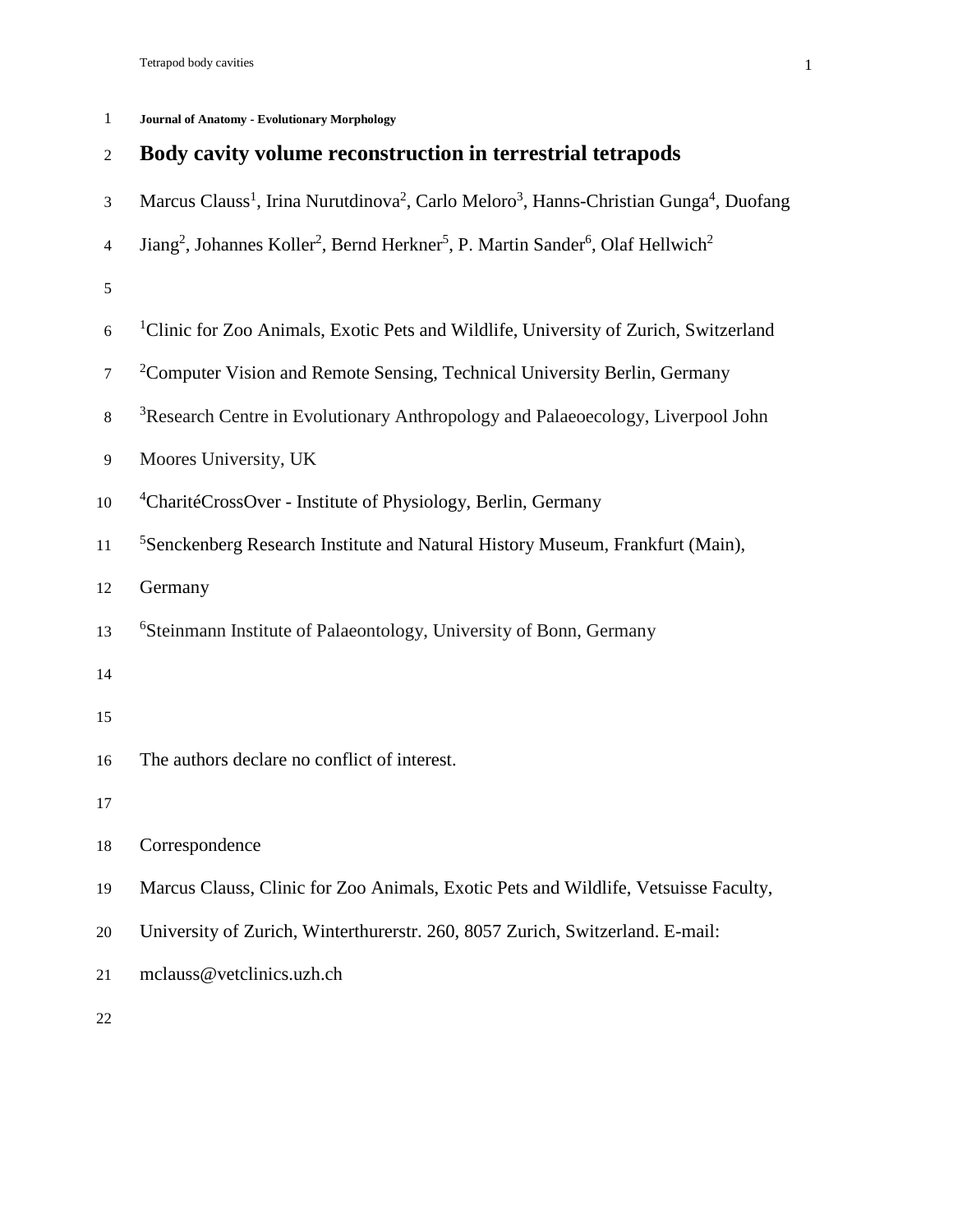#### **Abstract**

 Although it is generally assumed that herbivores have more voluminous body cavities due to larger digestive tracts required for the digestion of plant fiber, this concept has not been addressed quantitatively. We estimated the volume of the torso in 126 terrestrial tetrapods (synapsids including basal synapsids and mammals, and diapsids including birds, non-avian dinosaurs and reptiles) classified as either herbivore or carnivore in digital models of mounted skeletons, using the convex hull method. The difference in relative torso volume between diet types was significant in mammals, where herbivores relative torso volumes about two times larger than that of carnivores, supporting the general hypothesis. However, this effect was not evident in diapsids. This may either reflect the difficulty to reliably reconstruct mounted skeletons in non-avian dinosaurs, or a fundamental difference in the *bauplan* of different groups of tetrapods, for example due to differences in respiratory anatomy. Evidently, the condition in mammals should not be automatically assumed in other, including more basal, tetrapod lineages. In both synapsids and diapsids, large animals showed a high degree of divergence with respect to the proportion of their convex hull directly supported by bone, with animals like elephants or *Triceratops* having a low proportion, and animals such as rhinoceros having a high proportion of bony support. The relevance of this difference remains to be further investigated.

Key words: photogrammetry; anatomy; ribcage; digestive tract; herbivory; carnivory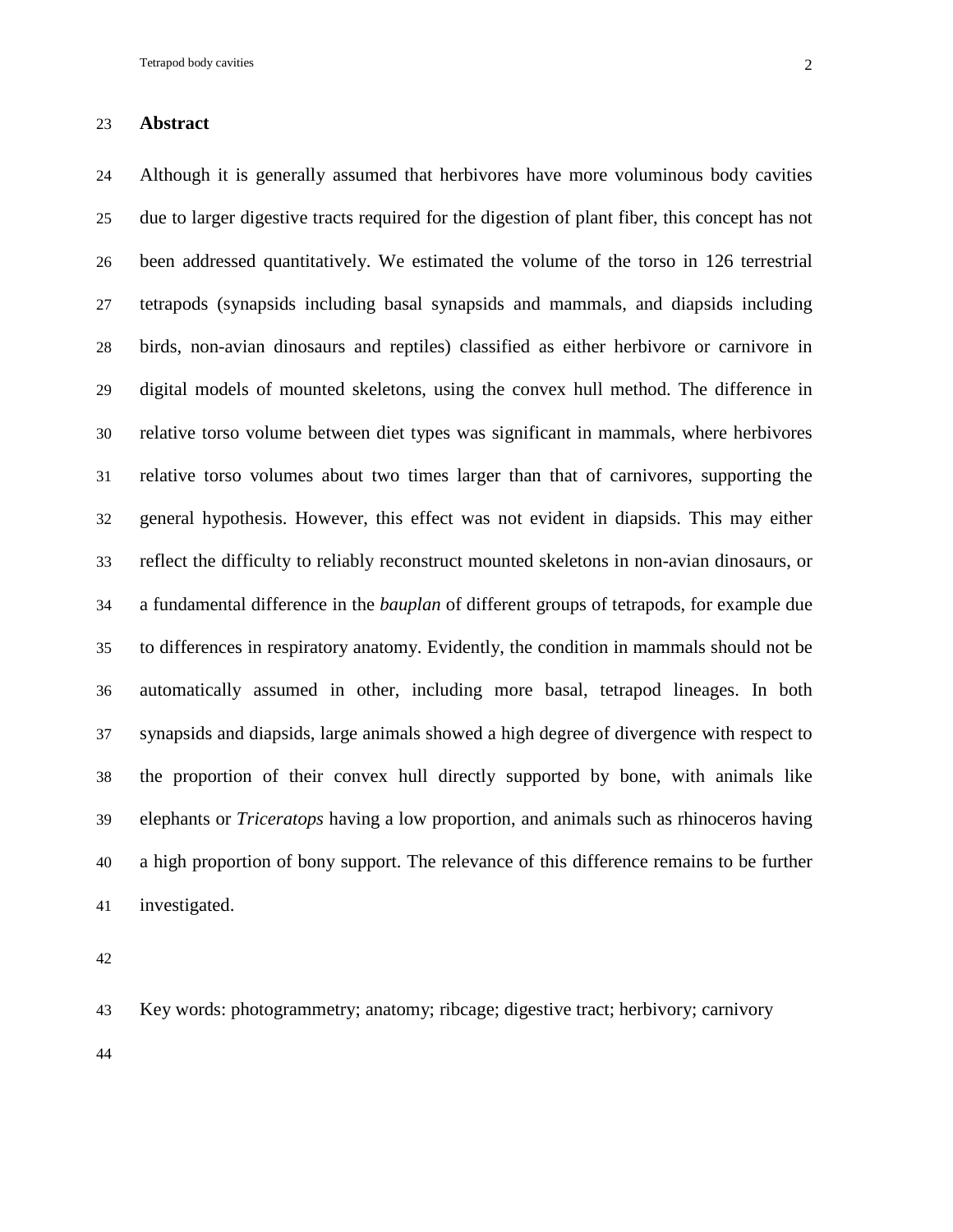#### **Introduction**

 Tetrapods have diversified into an enormous variety of body forms that display convergent evolution at various levels of organismal design. For example, the gastrointestinal tract (GIT) is adapted in size and shape to an animal's diet (Cuvier and Duméril, 1838, Treves, 1886). In broad terms, the diets of herbivorous animals are less easily digested than those of carnivores, and require both the presence of a large number symbiotic gut microbes and time for these microbes to perform their digestive function (Stevens and Hume, 1998). Therefore, in order to accommodate this large microbiome, and to delay digesta passage, the GIT of herbivores are typically considered to be particularly long and/or voluminous (Cuvier and Duméril, 1838, Orr, 1976).

 Differences in the length of the intestinal tract according to diet have been repeatedly shown for fish (Wagner et al., 2009, Karachle and Stergiou, 2010), lizards (O'Grady et al., 2005) and in other animal lineages such as invertebrates (Griffen and Mosblack, 2011), but not convincingly in birds (DeGolier et al., 1999, Lavin et al., 2008). In mammals, similar evidence is questionable and mostly limited to small body sizes (Barry, 1977, Wang et al., 2003). Chivers and Hladik (1980) calculated lower volumes of the combined stomach, caecum and colon (from linear GIT dimensions) for mammalian carnivores as compared to herbivores of similar cubic body length, and Schiek and Millar (1985) found more GIT tissue mass in herbivorous than carnivorous small mammals up to about 1 kg. However, Starck (1982) doubted that trophic groups can really be distinguished by the length of their intestinal tracts, and Lavin et al. (2008) did not detect a difference in the small intestinal length or volume in small mammals of different diet types. A major difficulty in such comparisons may be that the most relevant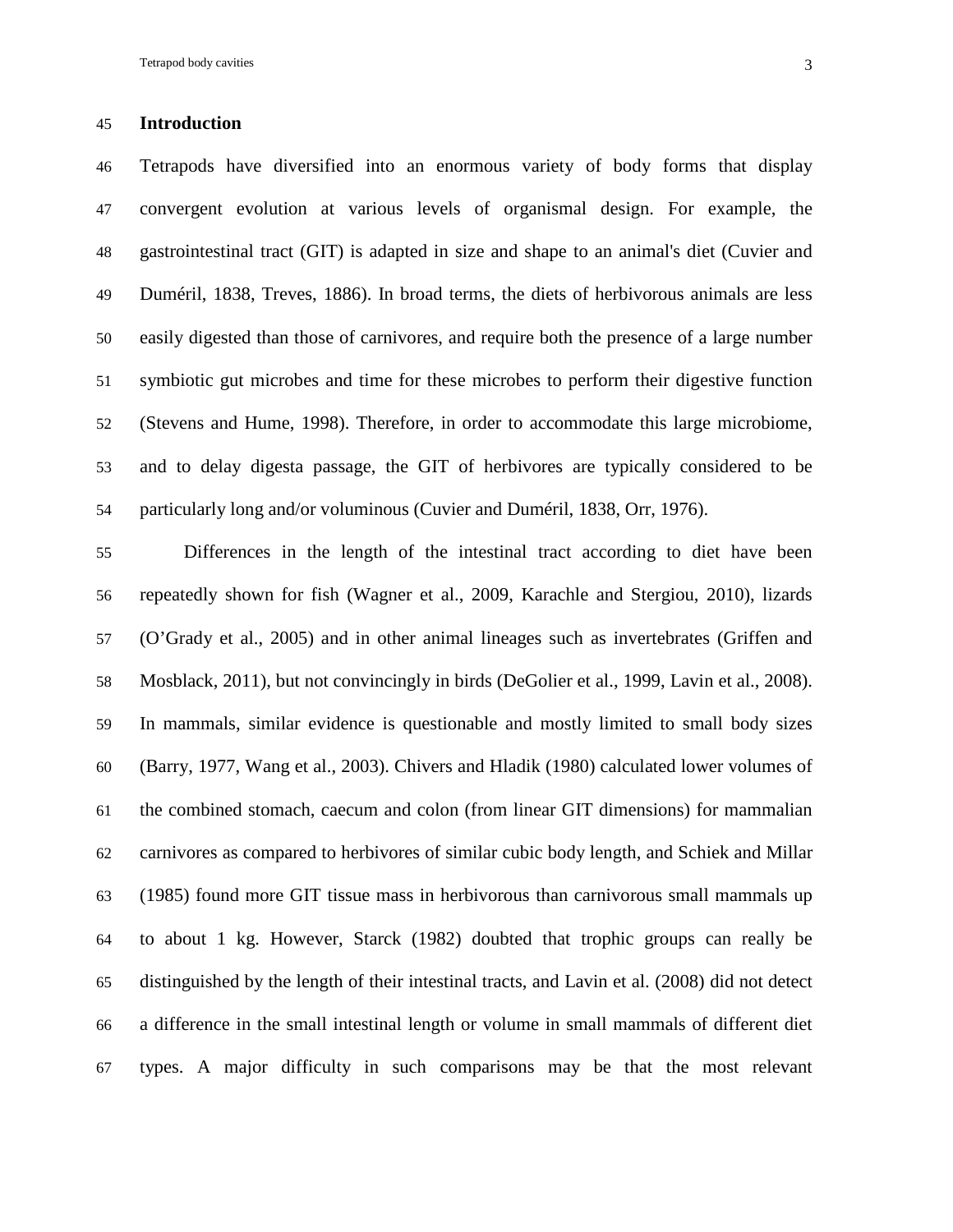characteristic, a measure of gut fill, is available for a large number of herbivore species (Clauss et al., 2013) because their digestive tract usually always contains a relatively constant amount of digesta, but is not similarly available for carnivores where gut contents may vary enormously (Potgieter and Davies-Mostert, 2012).

 Nevertheless, a voluminous torso that can host a voluminous GIT is considered a prerequisite for high-fiber herbivory (Hotton III et al., 1997), and the appearance of the torso - as judged from articulated skeletons or the shape of ribs - is considered an indication for a diet type in fossil and extant tetrapods (Hotton III et al., 1997, Sues and Reisz, 1998, Reisz and Sues, 2000), including hominids (Bryant, 1915, Aiello and Wheeler, 1995). However, quantitative tests of this concept are lacking. In this manuscript, we intended to test whether the volume of the body cavity (coelomic or the combination of thorax and abdomen), as reconstructed from mounted skeletons of various terrestrial tetrapods, differs systematically with the diet typically ascribed to these species. We hypothesized herbivores to have larger body cavities for a given body size than carnivores. Additionally, we expected that among herbivorous non-avian dinosaurs, species without adaptations for ingesta particle size comminution (such as a grinding mastication or a gizzard) should have more voluminous body cavities than species with such adaptations, because a voluminous gut and the corresponding long digesta retention times can compensate for a lack of particle size reduction (Clauss et al., 2009, Hummel and Clauss, 2011).

**Methods**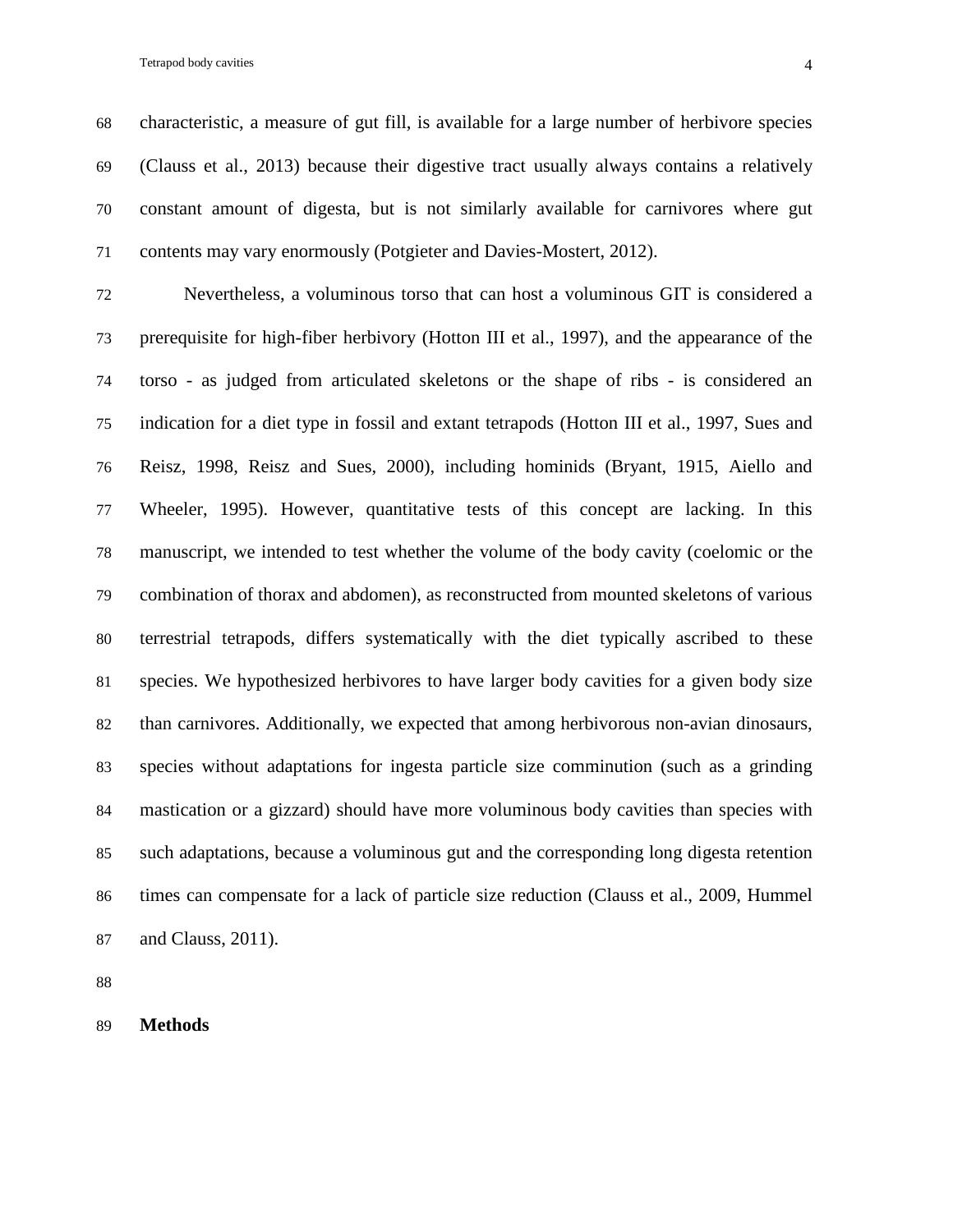We compiled a dataset of digital 3D models of 11 mounted mammal skeletons available from Sellers et al. (2012), from 19 previously performed scans (Gunga et al., 1999, Gunga et al., 2007, Gunga et al., 2008, Stoinski et al., 2011), and additionally from our own reconstruction of 96 specimens based on photogrammetry. If, for a species available from Sellers et al. (2012) we also had a skeleton model of our own, we used our own model. All skeletal material was photographed with permission of the respective museum or institution. Although rarely discussed in detail (Bates et al., 2009b, Hutchinson et al., 2011, Sellers et al., 2012, Brassey and Sellers, 2014), a typical issue in dealing with mounted skeletons is the quality of the mount; whenever discussed, the positioning of the ribs and the intervertebral spaces are among the characteristics considered particularly critical. Because for our study, the torso was the main target, we did not focus on the quality of other mounted parts (such as the neck, head, or tail). For the torso, we only chose mounts in which the ribs were in a fixed position (as opposed to 'dangling loosely'), where the rib cage did not have a 'compressed' appearance (such as in mounts where the osseous ventral ends of the ribs appeared too close to allow for a cartilaginous part or a sternum), and where the articular facets of the ribs and the thoracic vertebrae apposed each other. This resulted in 126 digital skeletons of tetrapods including 86 synapsids (10 'mammal-like reptiles' or basal synapsids and 76 fossil and extant mammals), 38 diaspids (6 extant birds, 27 non-avian dinosaurs, 5 fossil and extant reptiles), and two amphibians. Of these, 31 were categorized as carnivores and 95 as herbivores (Table S1).

 For reconstruction from multiple images, we first made a series of overlapping photographs from a large number of positions in a circle around the specimen. The images were acquired with a Canon 600D DSLR camera, in most of the cases mounted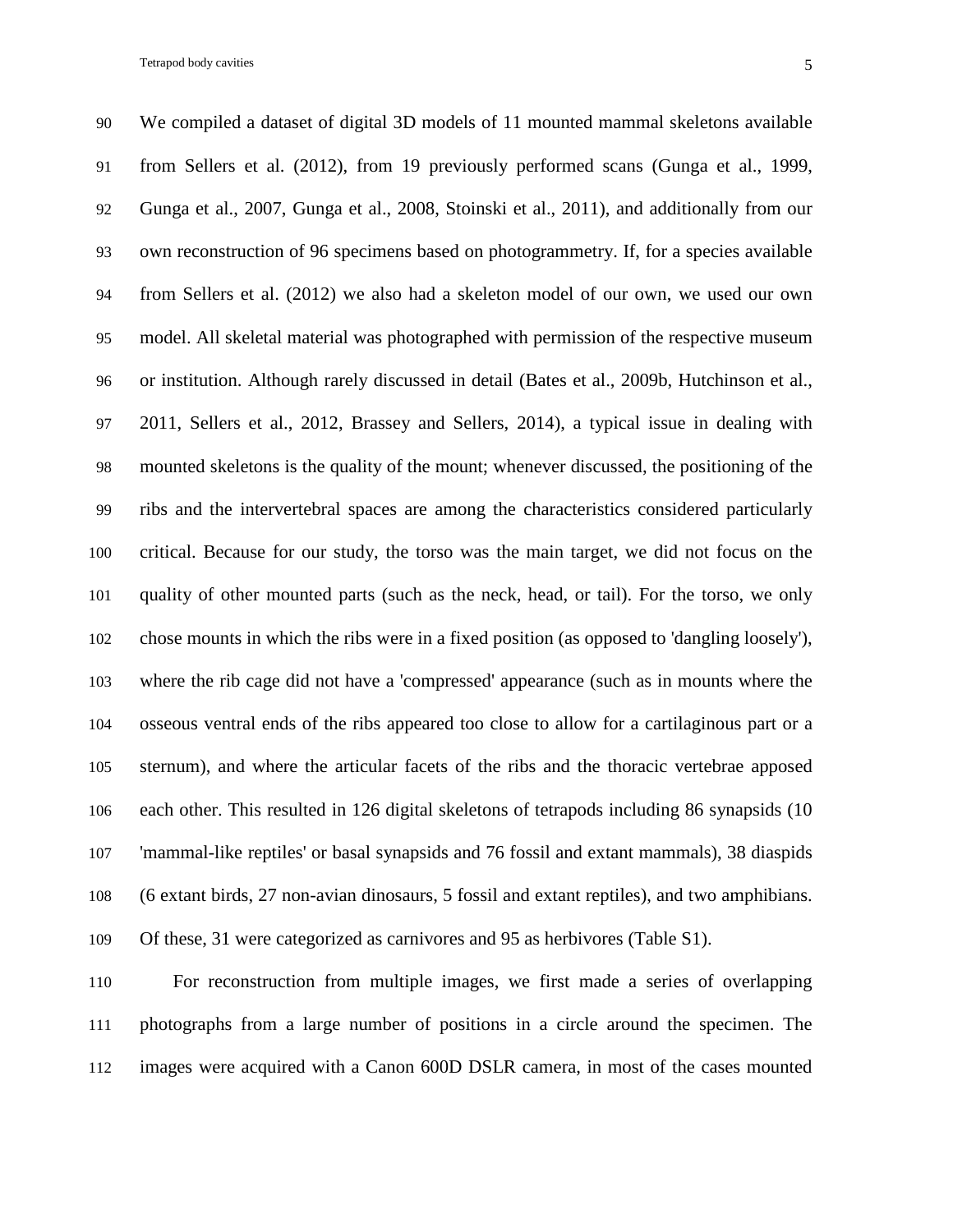on a tripod. For the majority of reconstructions we used an image resolution of 2592 x 1728 pixels, because we found this quality to be sufficient for our purposes. The 3D models were computed from these image sequences using publicly available structure- from-motion software Visual SFM (Wu, 2007, Wu et al., 2011, Wu, 2012) and Bundler (Snavely et al., 2006), and multiview stereo software PMVS2 (Furukawa and Ponce, 2010). The resulting reconstructions (Fig. 1A) were then scaled to true size. For this purpose, we measured several distances on the skeletal specimens or its location (such as the length of boards on which specimens were mounted), identified them in the point cloud and scaled the reconstruction accordingly. We cleaned the point clouds from the background, from supporting structures (such as poles on which bones were mounted) that would interfere with the reconstruction of the convex hull of the torso, and reconstruction artefacts (Fig. 1B). The 3D reconstructions used from previous sources resembled, in their state, those produced during the present study at this stage.

 From this stage onwards, the workflow was identical for 3D reconstructions from previous sources and the ones generated for the present study. Side views of all 3D reconstructions used in this study are given as Fig. S1-S5 in the online supplement, and the original 3D reconstructions can be accessed at Morphobank (www.morphobank.org, Project P2404)*.* The torsos were segmented out using open source software Meshlab (Cignoni et al., 2008). In doing so, care was taken to remove from torsos all aspects that do not contribute to the volume of the body cavity, such as the spinal processes of the vertebrae. Then, the volumes of convex hulls (Sellers et al., 2012, Brassey and Sellers, 2014) (Fig. 1C) of the torsos were calculated using Point Cloud Library (Aldoma et al., 2012). Five torsos that were reconstructed mainly from one side were digitally mirrored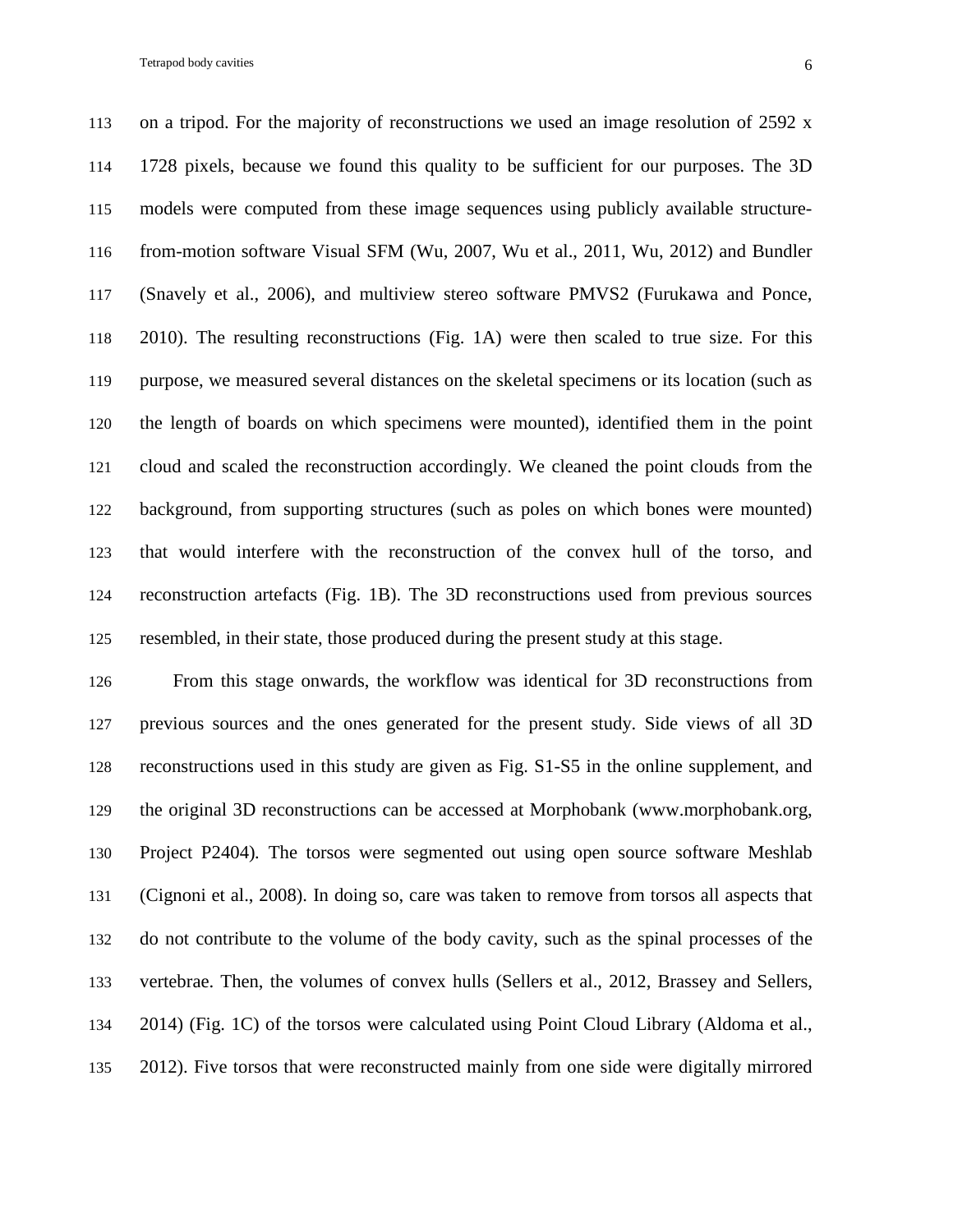(indicated in Table S1). In eight cases, the convex hull of the torso was not plausible and included additional space, for example lateral to the ribcage; in these cases, the torso was digitally cut into two parts (typically at the level of the last rib) and the convex hull calculated for each part, and the resulting individual volumes added together (specimens indicated in Table S1).

 In comparative analyses, it is necessary to correct for body size. Typically, this is done using body mass (Peters, 1983, Calder, 1996, Sibly et al., 2012), and alternatives are mostly only resorted to if body mass itself is not available. Body mass measure were not available for the specimens from which the skeletons for the present study had been taken, and therefore, a skeletal proxy for body mass had to be found. However, also methodological considerations argue against using body mass in this case: The volume of the torso represents a major proportion of overall body mass, and therefore, differences in torso volume most certainly are reflected in body mass differences already. 'Correcting' for body mass (rather than for body size) would hence most likely diminish any potential trophic signal. On the other hand, body mass itself might serve as a proxy for body cavity volume when compared to another size proxy. Please refer to the online supplement for a more detailed discussion and a demonstration of this concept in Tables S3 and S4. Because body mass itself is not a useful proxy for the question of our study, mass reconstructions from convex hull volumes of the complete skeletons were not considered a valid option. Given the nature of our data, the most promising candidate was femur length (Campione and Evans, 2012). The femur length was calculated as the length of the bounding box of the thighbone (Fig. 1D). For this, we aligned the bone to the axis using principal component analysis (Jolliffe, 2002). The first principal axis, which is the axis of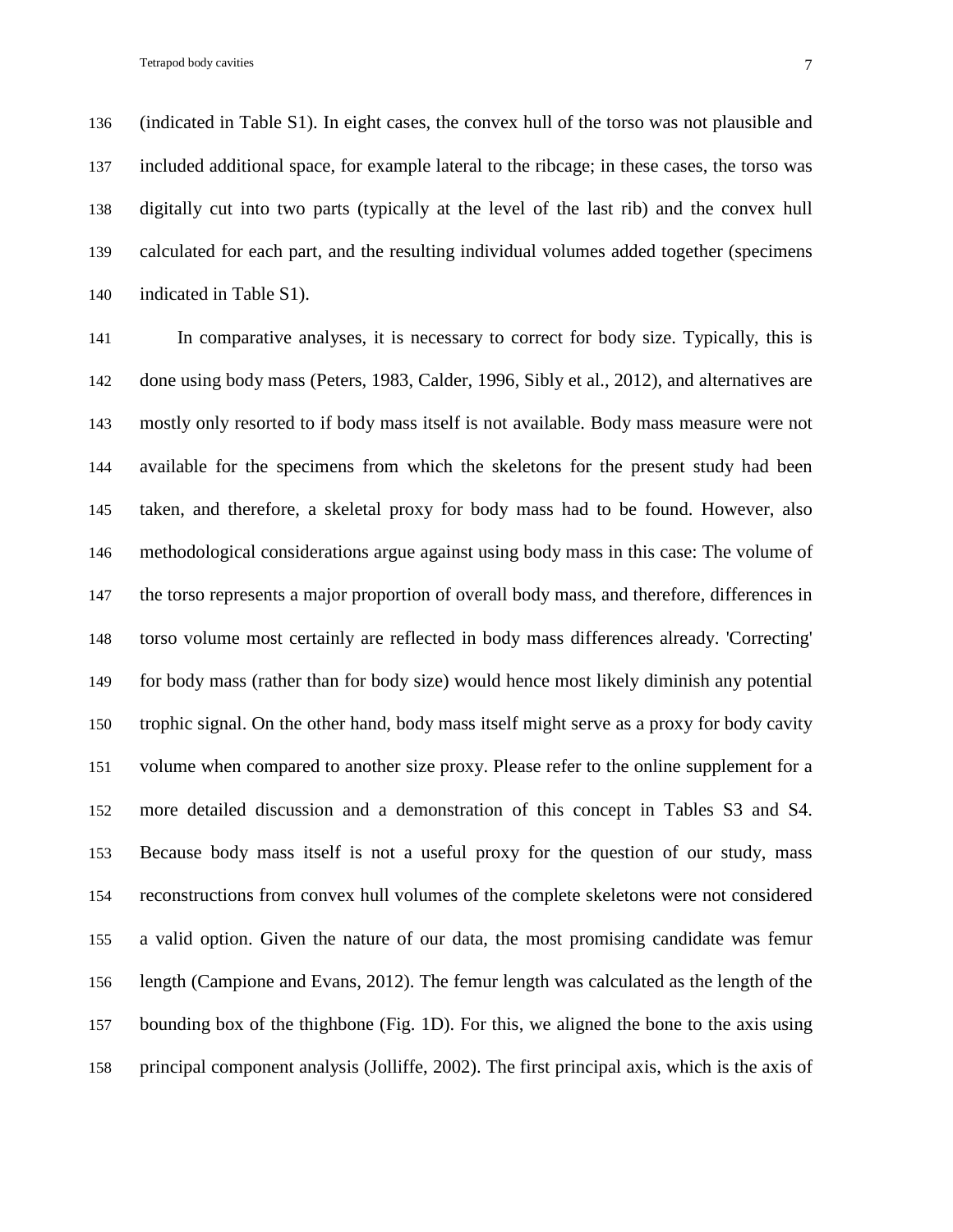the largest variation of the data, for the thighbone usually corresponds to the main direction in which the bone is elongated.

 As a proxy for the proportion of the convex hull of the abdominal cavity that was not 'supported' by bony structures (i.e., a proxy for how much of the abdominal wall reconstructed as the convex hull spanned 'open distances' in the mounted skeleton), we calculated the 'free-hull ratio'. We sampled 8000 evenly distributed points (with constant distance between the points for a given skeleton) on the convex hull, labeled every sample of it as 'supported' or 'non-supported' (purple and green dots, respectively, in Fig. 1E), and calculated the ratio of the number of 'non-supported' points to the number of all points. Labels were ascribed by the following procedure. For each 3D point on the skeleton we determined the closest point on the convex hull and marked all sampled points within a certain distance of it as 'supported'. This distance had to be adapted to the size of the animal; we took 3% of the diagonal of the bounding box of the total animal model as determined by principal component analysis (Jolliffe, 2002). We used the region growing method from Point Cloud Library (Aldoma et al., 2012) to cluster the points with the same labels together. We took the largest cluster of 'non-supported' points, which usually corresponded to the area of the abdominal wall (and discarded the cases when it did not). A higher 'free-hull ratio' indicates that a larger proportion of the body cavity is delineated by soft tissue (i.e., the abdominal wall).

 Species were classified as herbivores or carnivores (thus omitting more subtle categories such as omnivores) based on the main category of diet items, using a variety of sources (Walls, 1981, Losos and Greene, 1988, Rand et al., 1990, Weishampel et al., 1990, Reisz and Sues, 2000, Reisz, 2006, Wilman et al., 2014), including the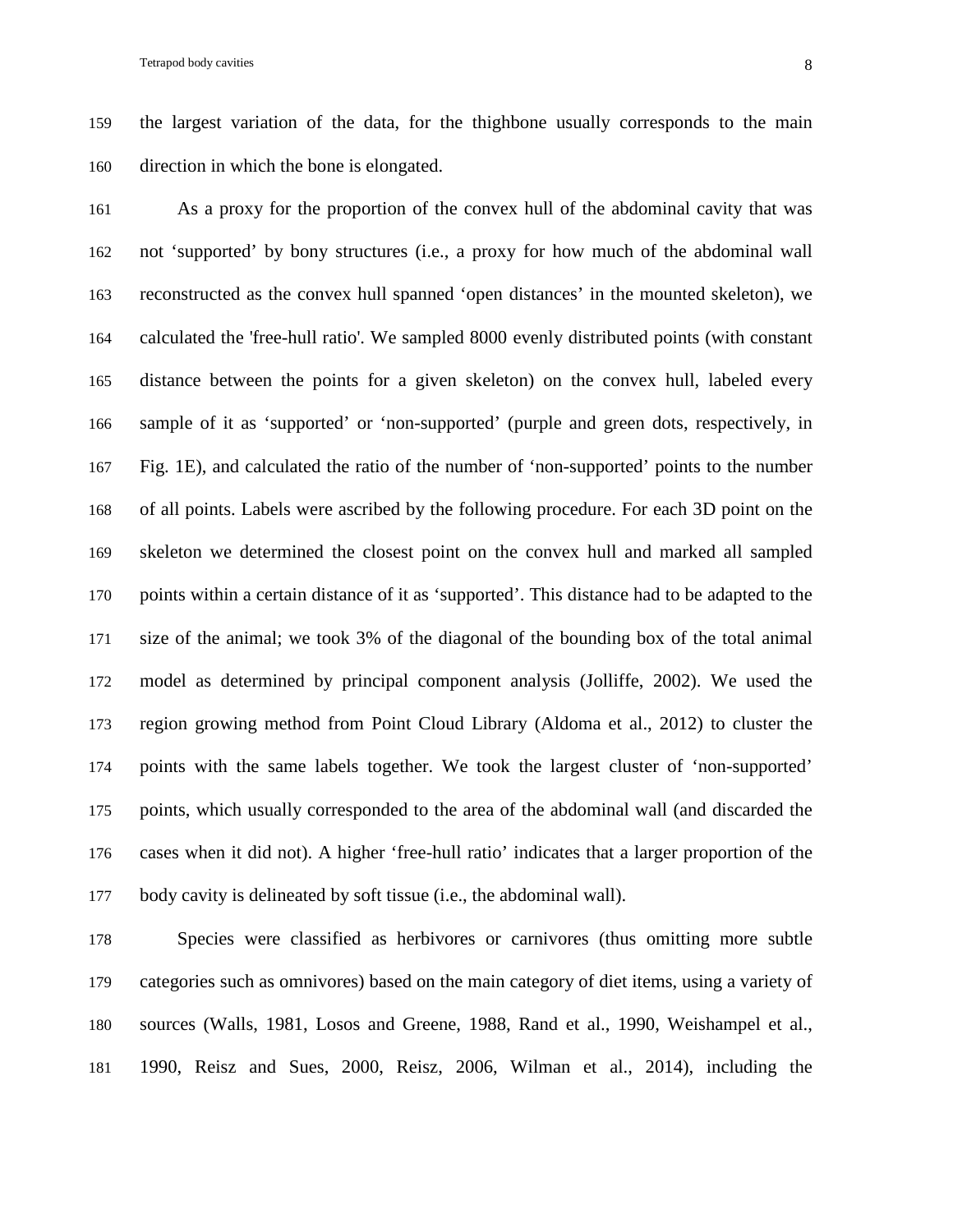Paleobiology Database (www.paleobiodb.org). Herbivorous dinosaurs were classified as chewers or non-chewers following Weishampel et al. (1990) and considering sauropods as neither chewing nor grinding ingesta in a gizzard (Wings and Sander, 2007; classifications in Table S1).

 We analyzed the influence of diet on the volume of the torso or the free-hull ratio as related to femur length, accounting for phylogeny based on a tree constructed from literature data (the basic topology of tetrapod groups is based on tree of life project (Maddison and Schulz, 2007) supplemented with specific references). See the online supplement for a detailed description of the phylogenetic tree.

Data were evaluated as

$$
192
$$

192 Torso volume  $(cm<sup>3</sup>) = a$  (factor) Femur length<sup>b</sup>

and

#### 194 Free-hull ratio  $= a$  (factor) Femur length<sup>b</sup>

 using log-transformed data and diet type (carnivore or herbivore), chewing type (in non-avian dinosaur herbivores: chewers and non-chewers) or various taxonomic factors in addition, as indicated in Table 1 and 2. When using an additional factor, first a model that included the femur length-factor interaction was used; if the interaction was not significant, the same model without the interaction was used. For example, if the (factor) 200 term was coded, for diet, as carnivore  $= 0$  and herbivore  $= 1$ , then the resulting factor estimate *z* can be translated into 'herbivores have a *z* times larger torso volume than carnivores'. To account for the phylogenetic non-independence of data, analyses were performed using Phylogenetic Generalized Least Squares (PGLS). The phylogenetic 204 signal ( $\lambda$ ) was estimated using maximum likelihood (Revell, 2010).  $\lambda$  can vary between 0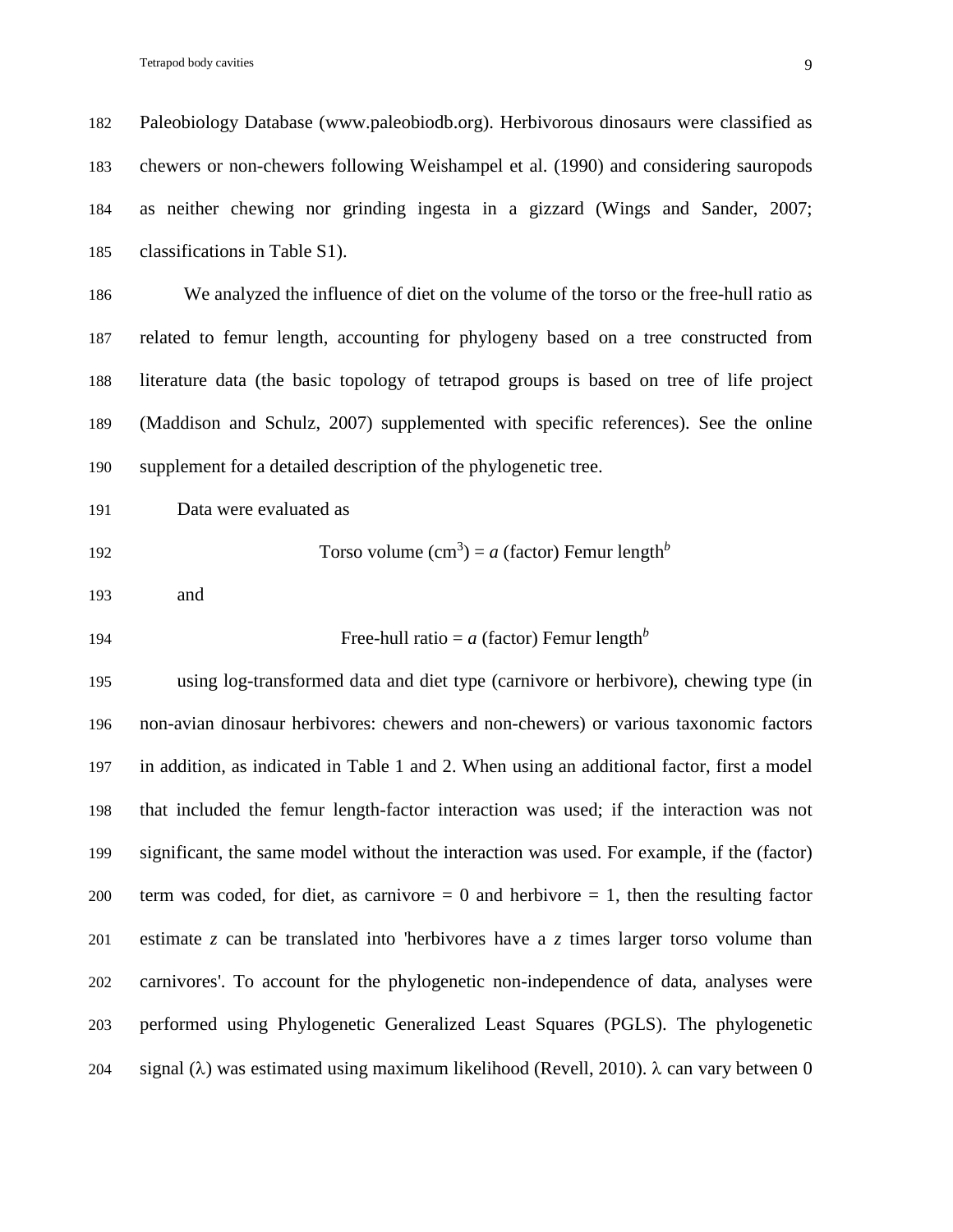Tetrapod body cavities and the state of the state of the state of the state of the state of the state of the state of the state of the state of the state of the state of the state of the state of the state of the state of

 (no phylogenetic signal) and 1 (strong phylogenetic signal; similarity among species scales in proportion to their shared evolutionary time), i.e. we assumed Pagel's correlation structure (Pagel, 1999, Freckleton et al., 2002). Statistical tests were performed using the package CAPER (Orme et al., 2010) in R 2.15.0 (Team, 2011). Results of analyses with Ordinary Least Squares (OLS), i.e. without accounting for the phylogenetic structure of the data, using the package nlme (Pinheiro et al., 2011), are also reported. Note that for some analyses that specifically address a question linked to phylogeny, such as the question whether basal synapsids differ from all other groups, analyses that 'correct' for the phylogenetic relationships cannot provide a relevant answer. The significance level was set to 0.05. Based on the general geometric relationship between a length and a volume measure, we expected torso volumes to scale approximately with femur length to 216 the cubic power (length<sup>3</sup>).

#### **Results**

 Generally, torso volume scaled to femur length at an exponent that included the cubic 220 power (i.e., femur length<sup>3.0</sup>) in the 95% confidence interval, as expected for a geometric scaling of a volume-distance relationship (Table 1). This overall scaling did not differ between synapsids and diapsids (Table 1). However, the basal synapsids had torso volumes about 3.5 times larger than all the other clades (Table 1, Fig. 2A).

 In the overall dataset, diet had a significant effect on the torso volume, with herbivores having about 1.5 times larger torso volumes than carnivores (Table 1). This was due to a clear effect of diet in mammals - the largest clade in our dataset. In mammals, herbivores again had about 1.5 times larger torso volumes than carnivores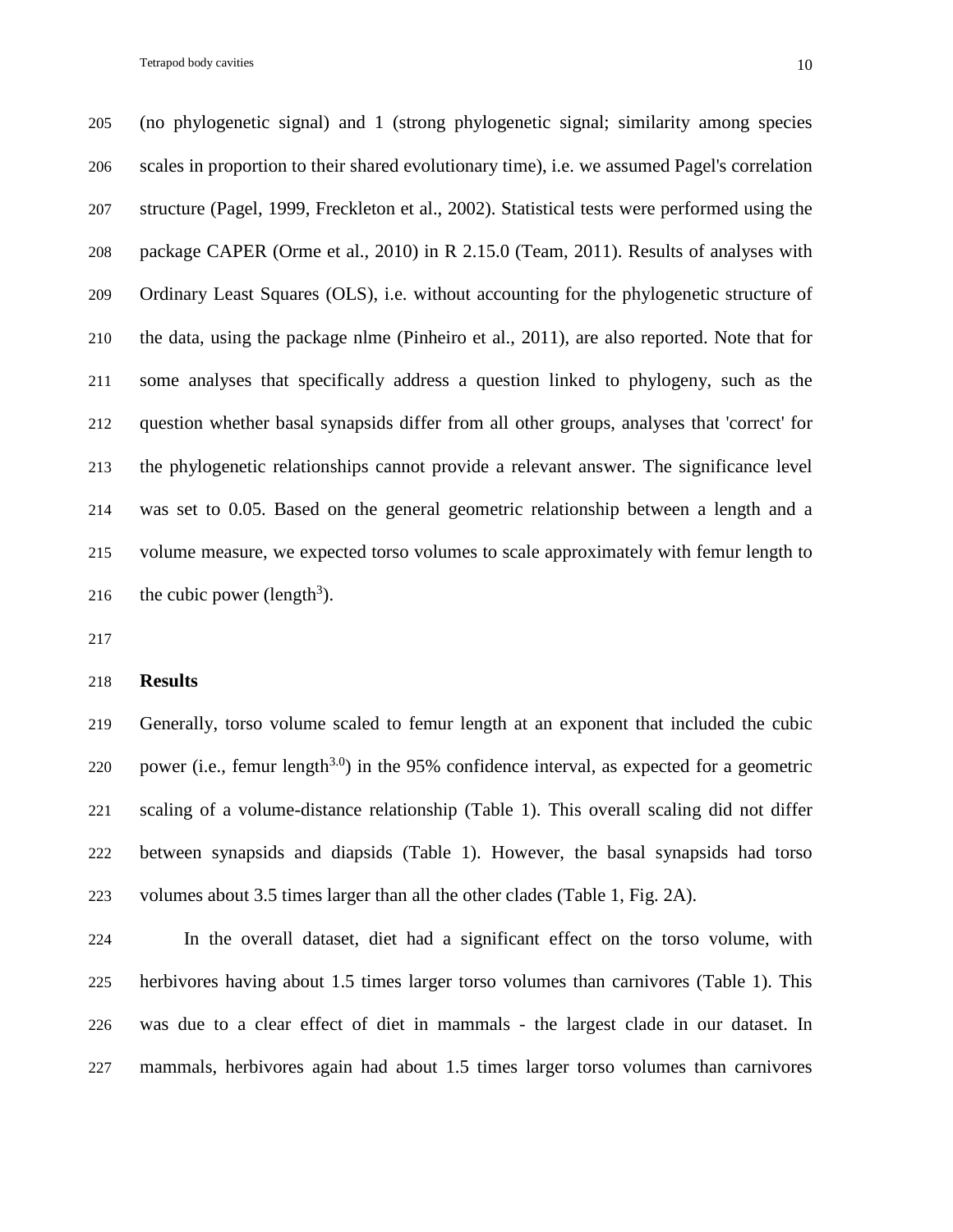(Table 1, Fig. 2A). We did not have a sufficient number of basal synapsids to test for a difference between diet types and the visual pattern does not suggest a clear distinction between carnivores and herbivores in this group (Fig. 2A).

 In contrast to mammals, there was no significant effect of diet on torso volume in all diapsids or in non-avian dinosaurs only (Table 1, Fig. 2B). We did not have a sufficient number of birds or reptiles to test for a difference between diet types in these diapsid clades; the visual patterns, however, did not suggest a clear distinction between carnivores and herbivores in these groups, nor in non-avian dinosaurs (Fig. 2B). Among herbivorous non-avian dinosaurs, there was no difference in relative torso volume between species with or without a grinding mastication (Table 1, as exemplified by the non-chewers *Giraffatitan*, *Stegosaurus* and *Euoplocephalus* compared to the chewer *Iguanodon* in Fig. 2B).

 The relationship of the free hull ratio and femur length was generally negative, indicating that larger animals had a lower proportion of their body cavity delineated by soft tissue (Table 2). This was evident in both synapsids (Fig. 3A) and diapsids (Fig. 3B). Diet did not have an effect on this relationship (Table 2). Variation in the free hull ratio increased with body size (Fig. 3AB), some animals having a low contribution of bony support to the delineation of the body cavity (such as proboscideans amongst mammals in Fig. 3A or *Triceratops* among non-avian dinosaurs in Fig. 3B), and some animals with a ribcage nearly delineating the complete ventral body cavity (such as giraffe or rhinoceros among mammals in Fig. 3A or *Diplodocus* among non-avian dinosaurs in Fig. 3B).

#### **Discussion**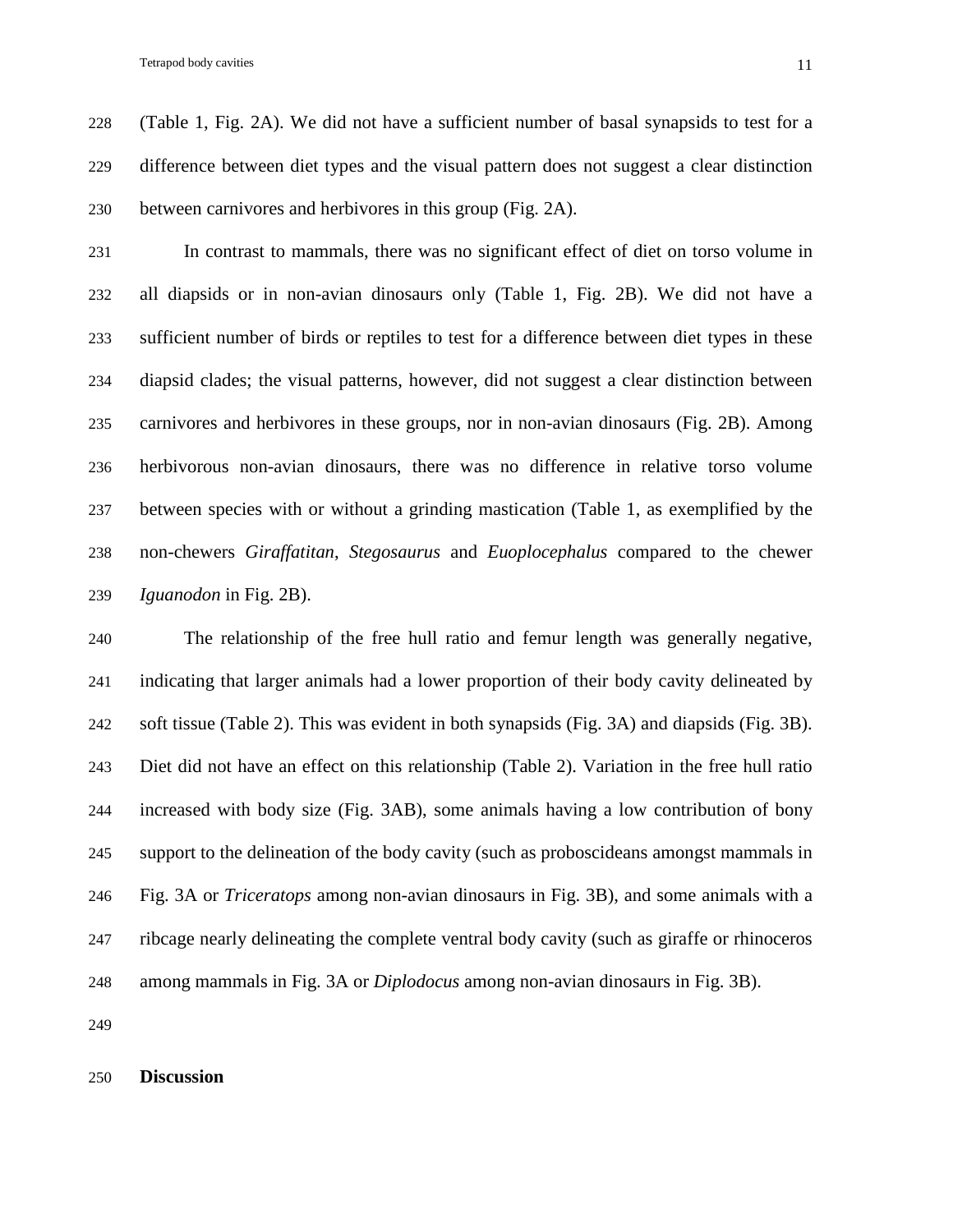The hypothesis that herbivores have more voluminous body cavities than carnivores was confirmed for the mammals in our dataset. However, no diet effect was detected in diapsids and non-avian dinosaurs. Considering the overrepresentation of mammals in our dataset, and in particular the low number of birds, reptiles and carnivorous non-avian dinosaurs, this finding may be due to a restricted sample size, and should be considered explorative for these groups. In this respect, we hope that making our digital skeletons accessible at Morphobank will facilitate similar tests with increased sample sizes as more digital skeletons become available. However, individual findings, such as a particularly large body cavity in a carnivorous varanid (Fig. 2B), possibly indicate that the diet effect observed in mammals need not necessarily be reflected in other groups.

 Several important methodological constraints of our study need to be mentioned. The use of femur length as a proxy for body size might not be considered ideal, also because measurements were not taken on the original skeletons but, to grant consistency across all 3D models used, on the digitally isolated 3D reconstruction of the femur. Inaccurate measurements, such as underestimation of femur length due to overlap of other skeletal structures such as the acetabulum, may evidently occur. Yet, the question about a more suitable proxy than femur length is difficult to answer. As stated in the methods, because the torso volume represents a major proportion of overall body mass, it appears probable that differences in the torso volume-femur length relationship should be mirrored in the body mass-femur length relationship. See the online supplement for an explorative analysis suggesting support for this hypothesis (using literature body mass data in connection with our own measurements). An even more important constraint of studies such as ours is the quality of the skeletal mounts used (Bates et al., 2009b,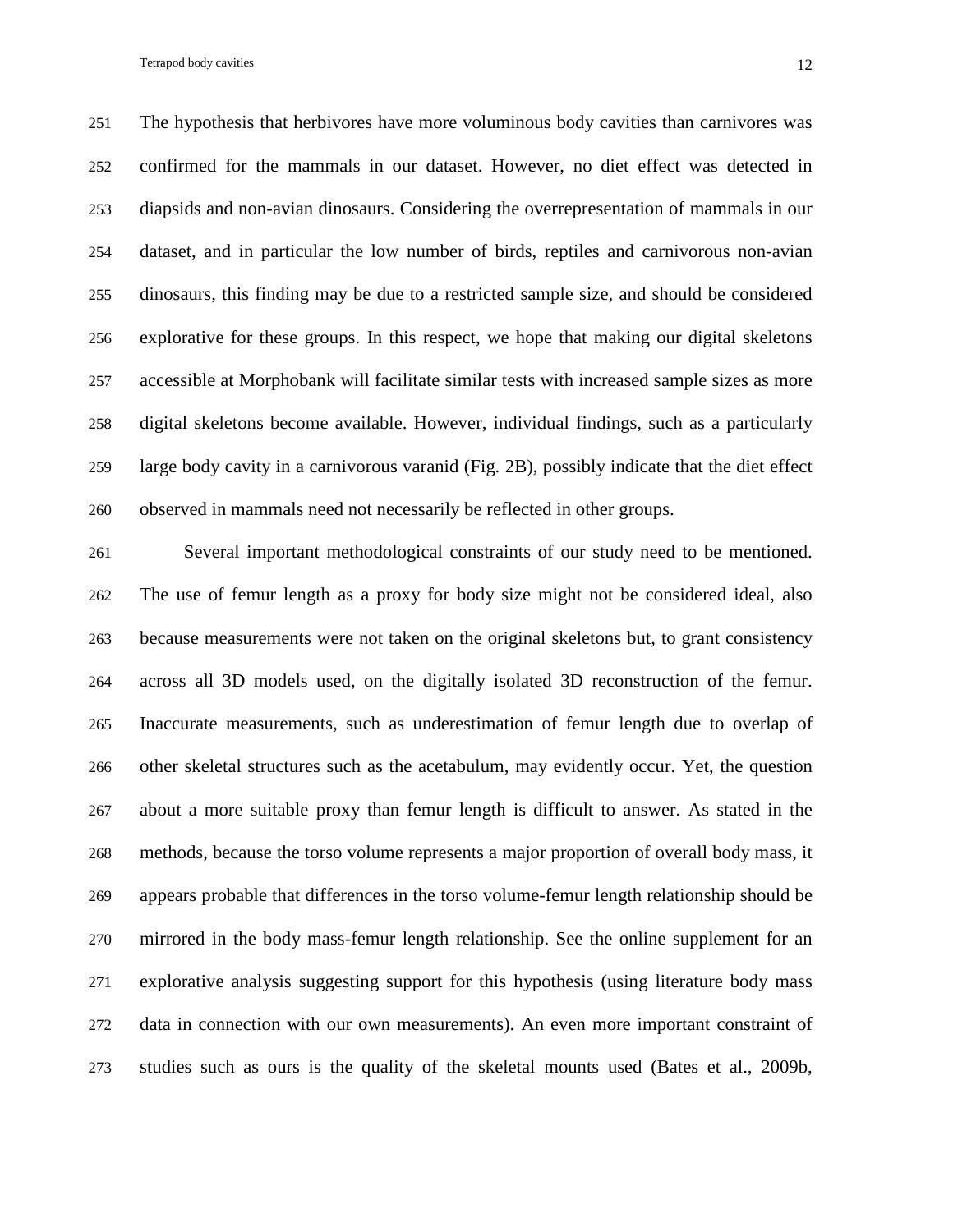Hutchinson et al., 2011, Sellers et al., 2012, Brassey and Sellers, 2014, Claessens, 2015). Incorrect reconstructions of rib shape and rib position, exacerbated by a lack of conservation of cartilaginous components of the torso (such as costal and sternal cartilage and intervertebral disks) or small osseous structures (such as components of the pectoral girdle), will greatly influence any measurements derived from skeletal mounts, and are the more likely to occur the less familiar a curator is with the species in question. Inherently, this means that fossil specimens underlie a greater uncertainty in this respect than representatives of extant species. Ultimately, concurrent measurements of gut tissue, gut content and body mass as well as body cavity volume in healthy, non-fasted animals will be required to empirically prove the assumption that extant herbivores carry more weight at similar body size than extant carnivores.

 The absence of a diet effect in non-avian dinosaurs could on the one hand reflect these difficulties in correctly reconstructing skeletal appearance in fossil organisms, in particular the rib cage (Bates et al., 2009a, Claessens, 2015). On the other hand, the absence of a clear diet signal in diapsids could be linked to the *bauplan* heterogeneity within lineages (e.g., bipedal vs. quadrupedal, which in non-avian dinosaurs mostly mirrors the herbivore/carnivore dichotomy); or due to an ectothermic or mesothermic metabolism in reptiles and (some) non-avian dinosaurs (Grady et al., 2014, Werner and Griebeler, 2014) that did not exert a similar selective pressure on optimal body design as endothermy. Heterogeneity might even have occurred on the level of metabolism between dinosaur lineages. Additionally, the respiratory system of diapsids with its heterogenous lung, pneumatized bones and space occupied by variable coelomic air sacs, and unidirectional air flow (O'Connor and Claessens, 2005, Perry et al., 2011, Farmer,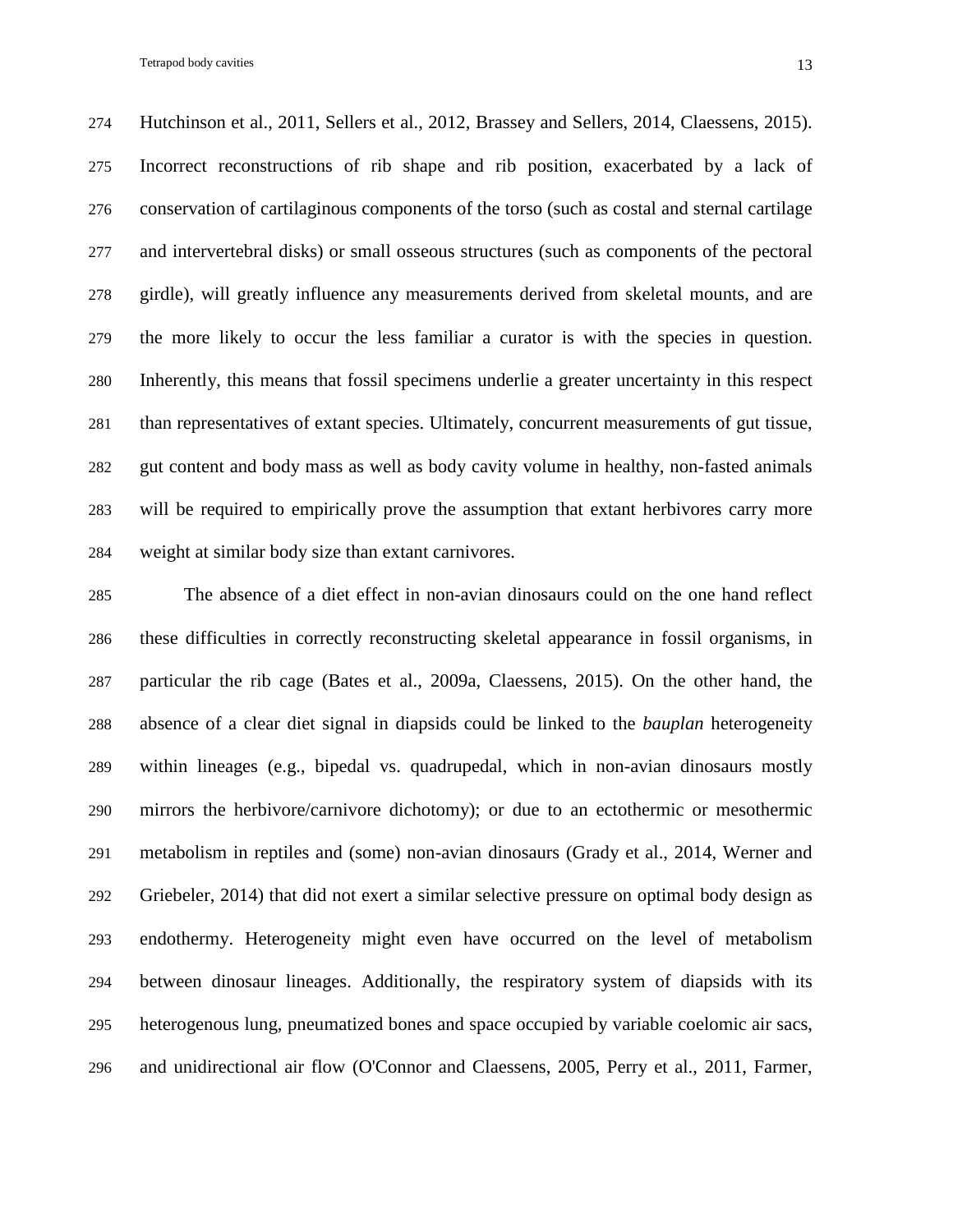2015) may exert additional selective pressures on the shape of the torso (Claessens, 2015) that are not yet fully understood. A specific prediction about a difference in the body cavity volume between herbivorous non-avian dinosaurs with and without adaptations for ingesta particle size reduction (Hummel and Clauss, 2011, Clauss et al., 2013) could also not be confirmed in the present study.

 In contrast, the general concept of larger body cavity volumes that accommodate larger guts in herbivores is supported for mammals. Reasons for the distinct diet difference in mammals may be the large sample size, the large number of extant specimens (in which constructing correct skeletal mounts may be easier), and the fact that mounts of fossil forms can be more easily constructed with extant species as reference guidelines. Additionally, the high overall mammalian level of metabolism and efficient cursoriality, which might have led to an evolutionary arms race of predators and prey (Lovegrove, 2001) that represented a high level of selective pressure for an optimized torso volume, may be responsible for the clearer separation of diet types. Given that basal synapsids had relatively higher torso volumes than mammals, one could hypothesize an evolutionary optimization or 'escalation' (Vermeij, 1987, 2013) of the body shape in the synapsid lineage.

 In developing evolutionary arms race scenarios, such as between predators and prey, the effects of differences in body shape with their effect on the center of gravity (Bates et al., 2009b, Bates et al., 2016), differences in the weight of digestive organ tissue (Schiek and Millar, 1985), and especially the effects of putative differences in the weight of digestive tract contents (Müller et al., 2013) should be considered, which may lead to different non-muscle:muscle ratios in predators and prey. In the context of changes within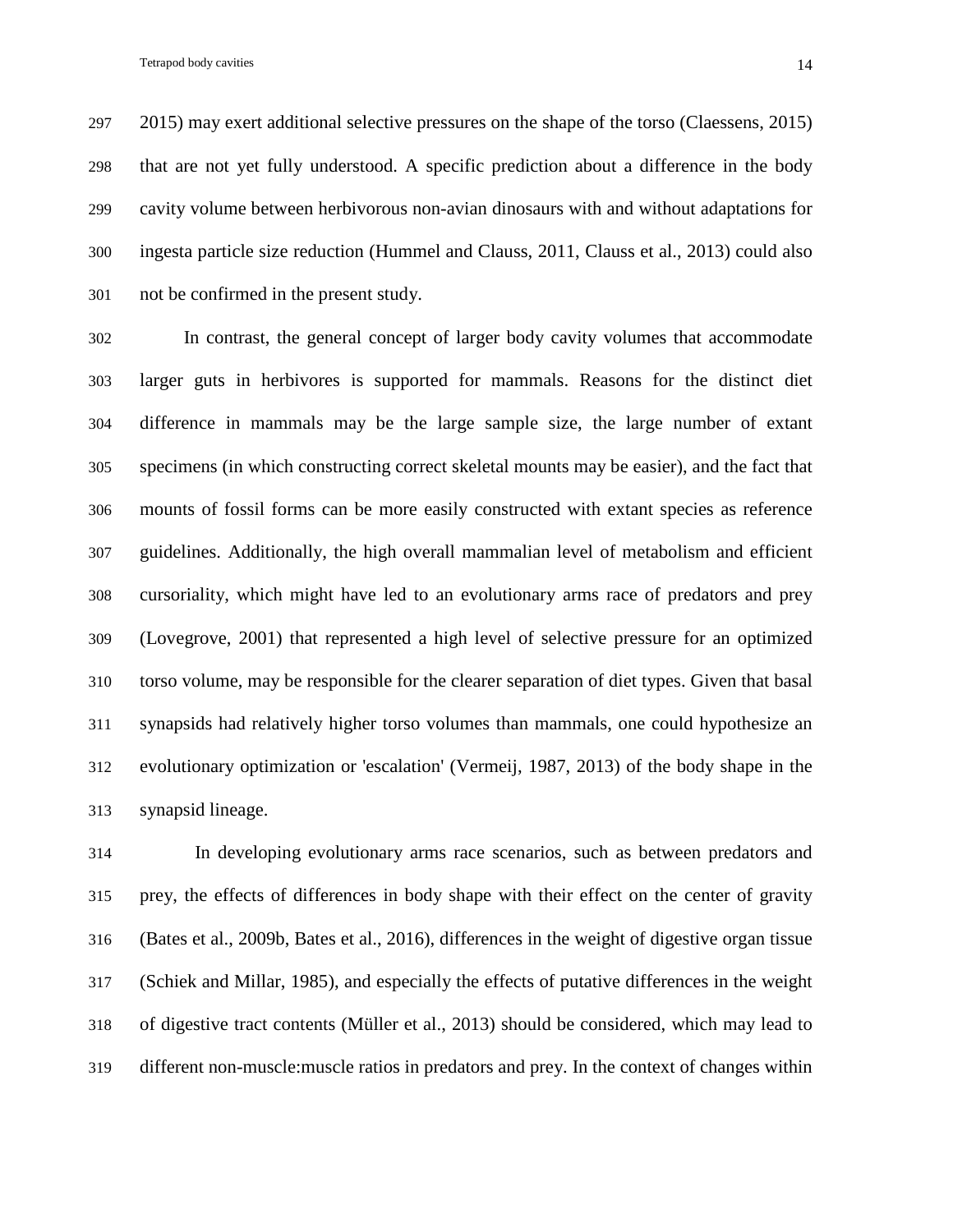lineages, such as changes in insular forms in the absence of predators, estimating body cavity dimensions from carefully reconstructed mounted skeletons may provide additional evidence to understand constraints of vertebrate *bauplan* evolution.

 In our dataset, diapsids and synapsids shared the characteristic of an increasing divergence in the 'free hull ratio' with increasing body size. Some species had a high, and some had a low proportion of the body cavity delineated by soft tissue only. Such differences may be linked to differences in cursoriality (Bramble, 1987), where a more rigid torso (with a lower 'free-hull ratio') may be a prerequisite for galloping. For example, considering the debate about the locomotion capabilities of *Triceratops* (Thulborn, 1982, Paul and Christiansen, 2000), the similarity of *Triceratops* to proboscideans (which do not gallop) with respect to an abdominal cavity with particularly little bony support might represent an additional argument against galloping in the former group. Differences in the 'free hull ratio' may also be related to the degree that the gut can accommodate increasing intake levels by distension without compromising digesta retention times (Clauss et al., 2007).

 Examples such as the proboscideans and the proboscis monkey (*Nasalis larvatus*) in Fig. 2A emphasize a limitation of the convex hull method that may arguably even lead to an underestimation of the real difference between herbivores and carnivores: the part of the convex hull that is not supported by bony structures, and hence is estimated as a relatively straight line, might in reality be a bulging abdominal wall. Whereas in carnivores, the rib cage may usually represent the most ventral part of the torso contour, this lowest point is typically not marked by the rib cage in herbivores, but is positioned posterior to it and marked by the soft-tissue abdominal wall (Starck, 1982). The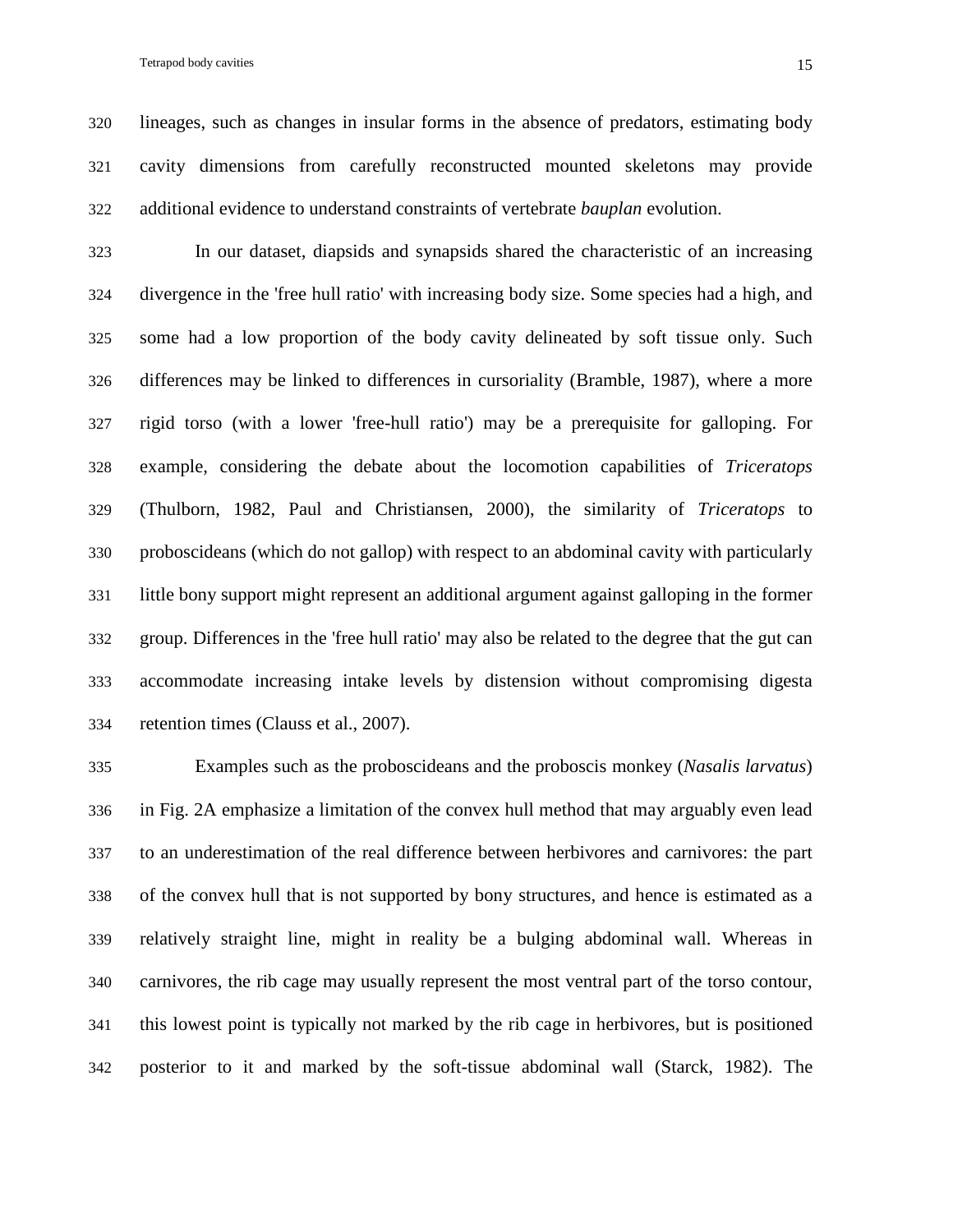reconstruction of this soft tissue border is particularly difficult from mounted skeletons (Bates et al., 2009b). In the proboscis monkey, with its typical bulging belly (Harding, 2015), it seems even as if a reduction in the extent of the rib cage facilitates the extreme expansion of the abdominal cavity - an effect not reflected in the convex hull estimate of the torso in this species. Correspondingly, in our dataset, the proboscis monkey represented an outlier as the mammalian herbivore with the smallest relative torso volume (Fig. 2A). For a more realistic approximation of the total body cavity volumes, more comprehensive studies that include 3D reconstructions of taxidermic specimens or live animals at various stages of food intake levels may be required. To our knowledge, no systematic investigations on these different *bauplan* strategies exist. In theory, animals could evolve a voluminous body cavity either by soft tissue expansion, by a deepening and broadening of their ribcage and corresponding pelvic structures, or by a combination of both.

 In conclusion, differences in the body cavity volume exist between herbivores and carnivores exist in mammals that most likely reflect differences in the digestive anatomy and physiology between these groups (Stevens and Hume, 1998). The apparent decrease in body cavity volume from basal synapsids to mammals possibly represents an example of evolutionary optimization. In the comparison of dinosaurs with mammals, in addition to questions about the reliability of skeletal reconstructions, our preliminary findings may hint at fundamental bauplan differences linked to the different lung anatomy between synapsids and diapsids, due to different levels of metabolism leading to differences in the distinction in digestive anatomy between trophic guilds, or other hitherto unknown factors.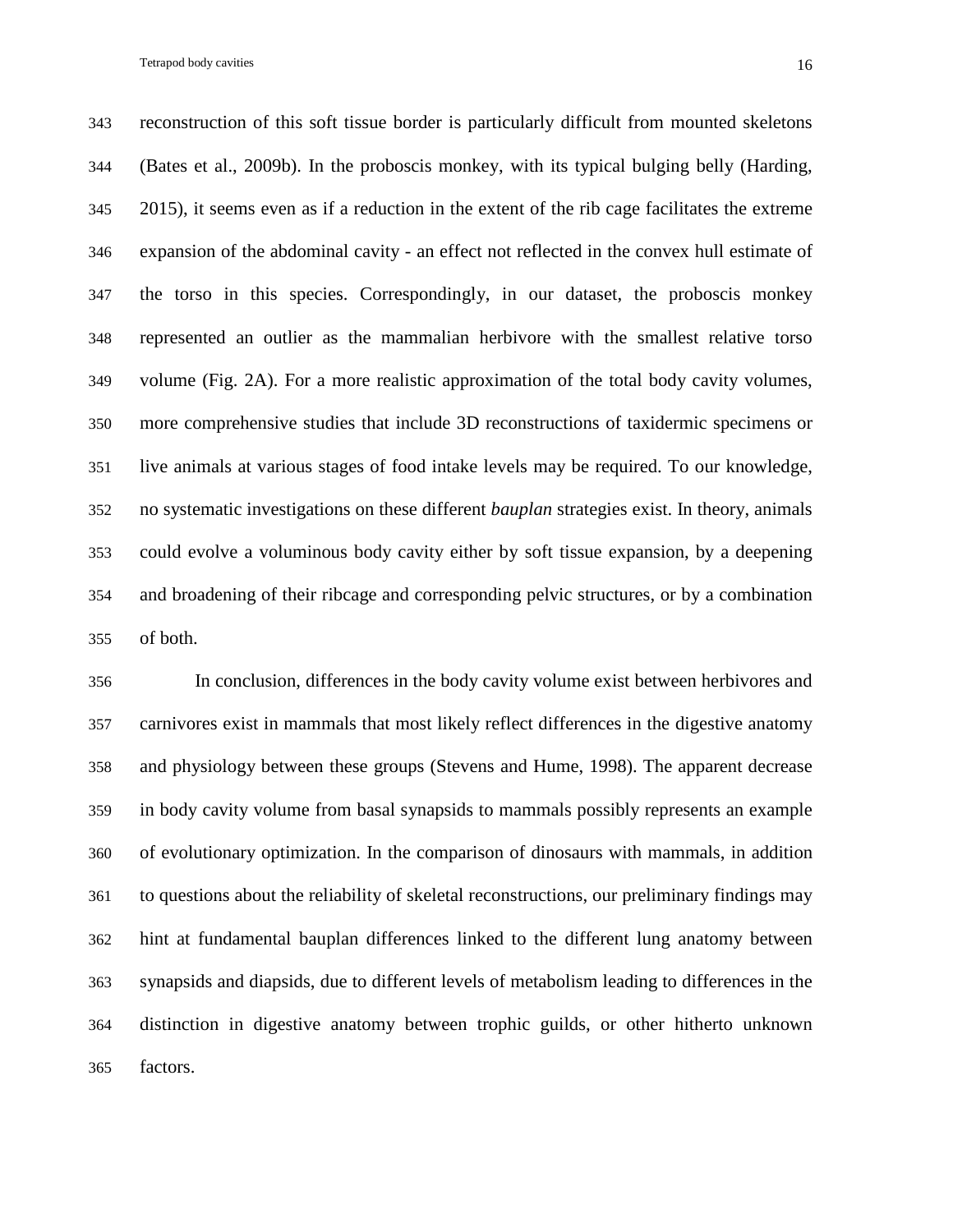#### **Acknowledgments**

 We thank Najat Aquesbi & Mohammed Rochdy (Ministry of Energy and Mines, Rabat), Thomas Bolliger (Sauriermuseum Aathal), Ken Carpenter (Utah State University Eastern Prehistoric Museum), Loic Costeur (Natural History Museum Basle), Rainer Hutterer (Alexander Koenig Research Museum Bonn), Chen-sen Li (Beijing Museum of Natural History), Mark Norell & Carl Mehling (American Museum of Natural History), Barbara Oberholzer (Zoological Museum, University of Zurich), Daniela Schwarz (Natural History Museum Berlin), Paul Simoens & Marjan Doom (Department of Morphology, Ghent University), Ingmar Werneburg (University of Tübingen), Ye Yong & Peng Guangzhao (Zigong Dinosaur Museum). Lucas Walstijn and Lida Fanara helped with digital processing. MC thanks Deborah Sarah Peter for inspiring this work. This study was supported by DFG Grants CL 182/6-1 and GU 414/3-1 and is publication no. 167 of the DFG Research Unit 533 Biology of Sauropod Dinosaurs: The Evolution of Gigantism.

#### **Data accessibility**

 The online supplement contains images of all skeletons used in this study with their calculated convex hulls, all original measurements and species characteristics, three outliers not considered in the final dataset, and details on the construction of the phylogenetic tree. The Phylogenetic tree as Mesquite (nexus) file (129Tetrapods.nex) as well as all digital 3D skeleton reconstructions are deposited (full skeleton, isolated femur, isolated torso, torso convex hull, mirrored torso where applicable) in Morphobank Project P2404. Reviewers/Editors, please login at http://www.morphobank.org using as email address the project number "P2404" and as password "SNS533" to access the nexus file and the .ply files. Download the .ply files and open in Meshlab (freely available at http://meshlab.sourceforge.net/); if you open the whole skeleton and the hull at the same time, you can see the reconstructed torso hull and the skeleton together.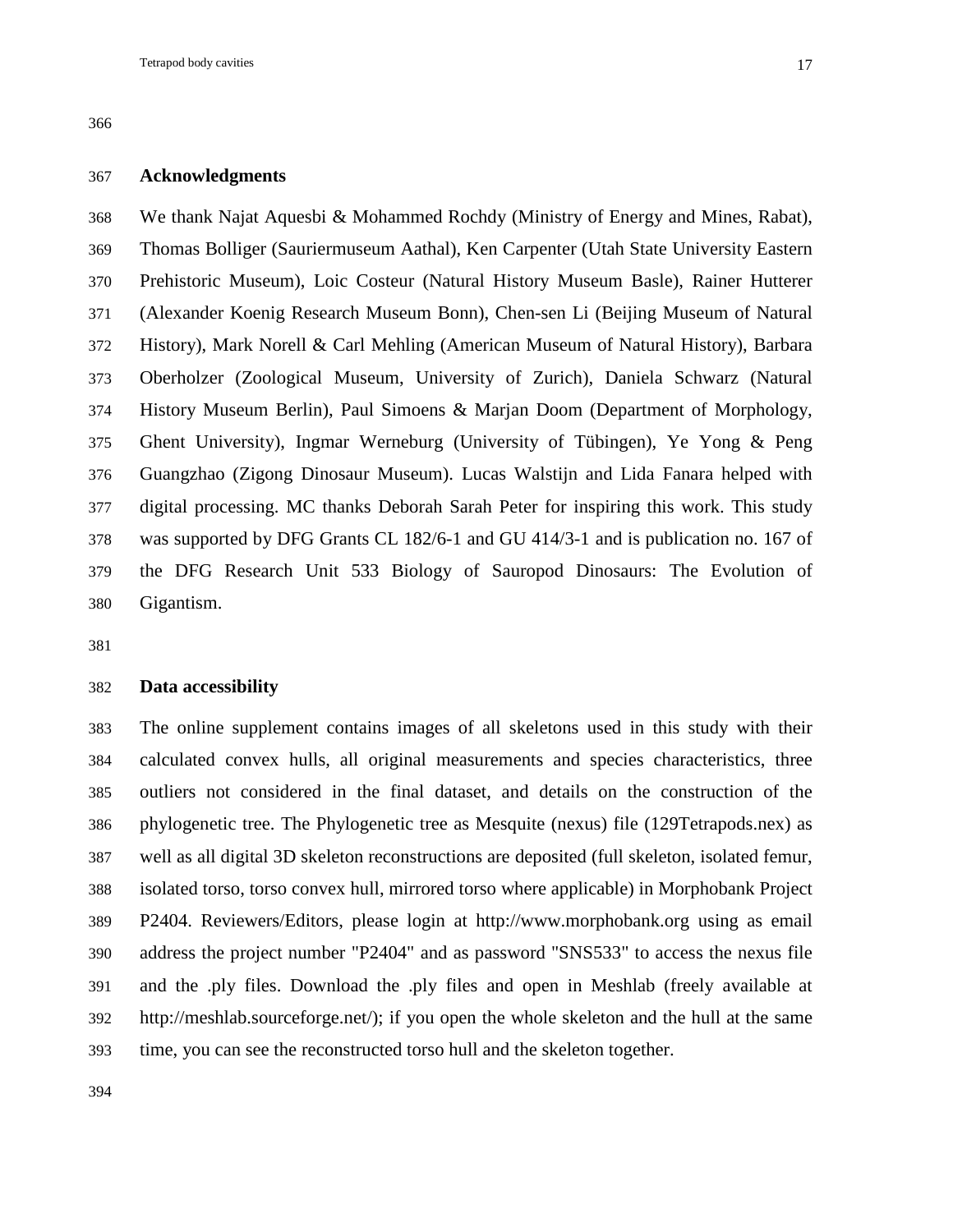#### **Authors contributions**

 MC, OH, PMS designed the study. IN, MC, BH acquired the data, HCG provided additional data, IN processed the data, IN, DF, JK, MC prepared the torsos, IN, DF, JK took the digital measurements, CM collated the phylogenetic tree, CM and MC analyzed the resulting measurements. MC, IN, CM prepared the first draft of the manuscript that then received input from all co-authors.

```
401
```
**References**

- **Aiello LC, Wheeler P** (1995) The expensive tissue hypothesis: The brain and the
- digestive system in human and primate evolution. *Current Anthropology,* **36,** 199-221.

**Aldoma A, Marton ZC, Tombari F, et al.** (2012) Tutorial: Point cloud library:

Threedimensional object recognition and 6 DOF pose estimation. *IEEE Robotics and* 

```
407 Automation Magazine, 19, 80-91.
```
**Barry RE** (1977) Length and absorptive surface area apportionment of segments of the

hindgut for eight species of small mammals. *J Mammal,* **58,** 419-420.

## **Bates KT, Falkingham PL, Breithaupt BH, Hodgetts D, Sellers WI, Manning PL**

- (2009a) How big Was 'Big Al'? Quantifying the effect of soft tissue and osteological
- unknowns on mass predictions for *Allosaurus* (Dinosauria:Theropoda). *Palaeontol*
- *Electron,* **12,** 14A.

### **Bates KT, Manning PL, Hodgetts D, Sellers WI** (2009b) Estimating mass properties of

- dinosaurs using laser imaging and 3D computer modelling. *PLoS One,* **4,** 44532.
- **Bates KT, Mannion PD, Falkingham PL, et al.** (2016) Temporal and phylogenetic
- evolution of the sauropod dinosaur body plan. *R Soc Open Sci,* **3,** 150636.
- **Bramble DM** (1987) Cursorial specialization of the mammalian thorax. *Am Zool,* **27,**

87A.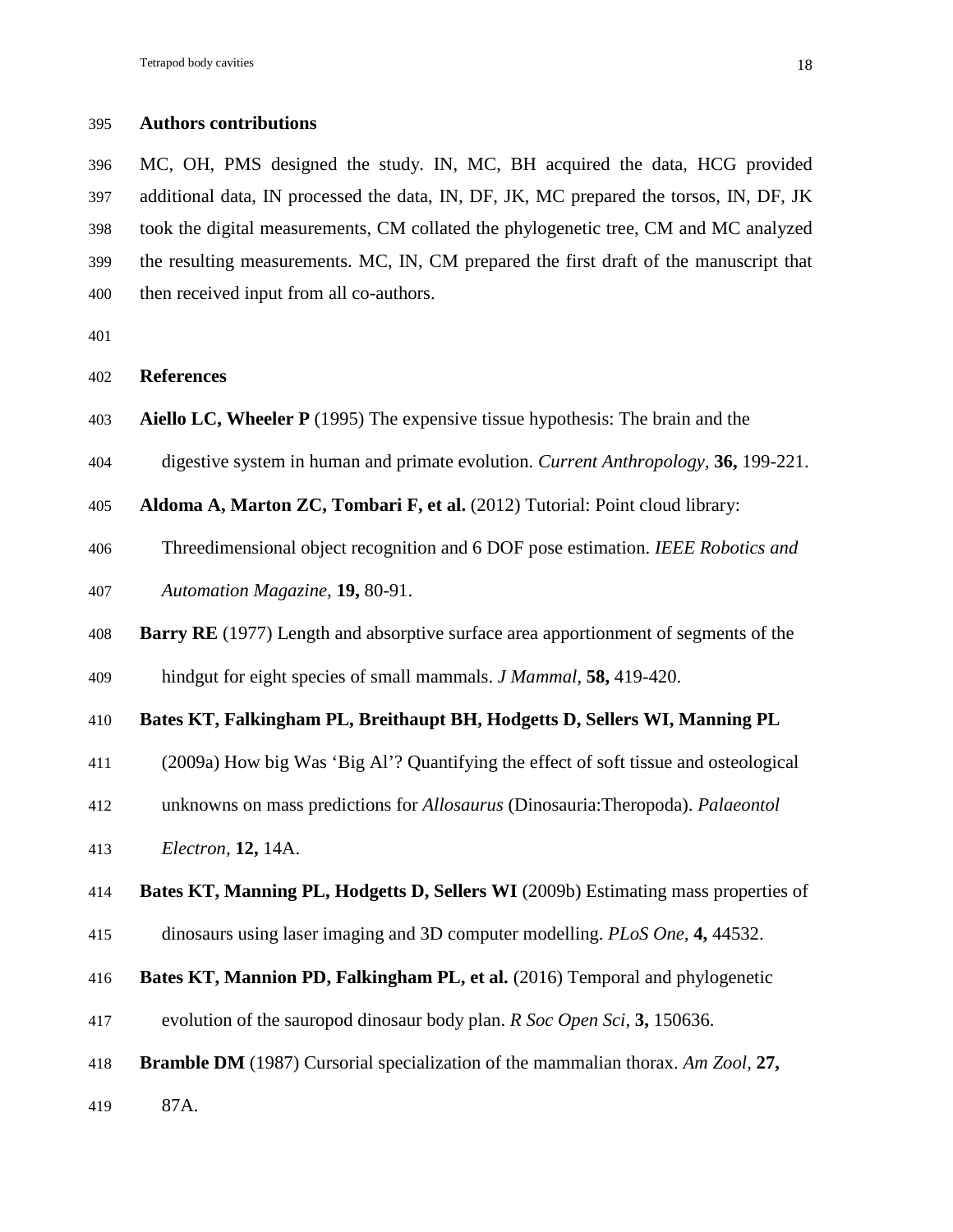| 420 | Brassey CA, Sellers WI (2014) Scaling of convex hull volume to body mass in modern               |
|-----|--------------------------------------------------------------------------------------------------|
| 421 | primates, non-primate mammals and birds. PLoS One, 9, e91691.                                    |
| 422 | <b>Bryant J</b> (1915) The carnivorous and herbivorous types in man: the possibility and utility |
| 423 | of their recognition. I. Introduction and outline. Boston Med Surg J, i, 312-326.                |
| 424 | Calder WA (1996) Size, function and life history, Havard University Press, Cambridge,            |
| 425 | MA.                                                                                              |
| 426 | Campione NE, Evans DC (2012) A universal scaling relationship between body mass                  |
| 427 | and proximal limb bone dimensions in quadrupedal terrestrial tetrapods. BMC Biol,                |
| 428 | 10, 60 (21 pages).                                                                               |
| 429 | Chivers DJ, Hladik CM (1980) Morphology of the gastrointestinal tract in primates:               |
| 430 | comparisons with other mammals in relation to diet. J Morphol, 166, 337-386.                     |
| 431 | Cignoni P, Corsini M, Ranzuglia G (2008) Meshlab: an open-source 3d mesh                         |
| 432 | processing system. Ercim News, 73, 45-46.                                                        |
| 433 | <b>Claessens L</b> (2015) Anatomical transformations and respiratory innovations of the          |
| 434 | archosaur trunk. In Great transformations in vertebrate evolution (eds Dial KP,                  |
| 435 | Shubin N, Brainerd EL), pp. 91-106. Chicago: University of Chicago Press.                        |
| 436 | Clauss M, Nunn C, Fritz J, Hummel J (2009) Evidence for a tradeoff between retention             |
| 437 | time and chewing efficiency in large mammalian herbivores. Comp Biochem Physiol                  |
| 438 | A, 154, 376-382.                                                                                 |
| 439 | Clauss M, Steuer P, Müller DWH, Codron D, Hummel J (2013) Herbivory and body                     |
| 440 | size: allometries of diet quality and gastrointestinal physiology, and implications for          |
|     |                                                                                                  |

herbivore ecology and dinosaur gigantism. *PloS One,* **8,** e68714.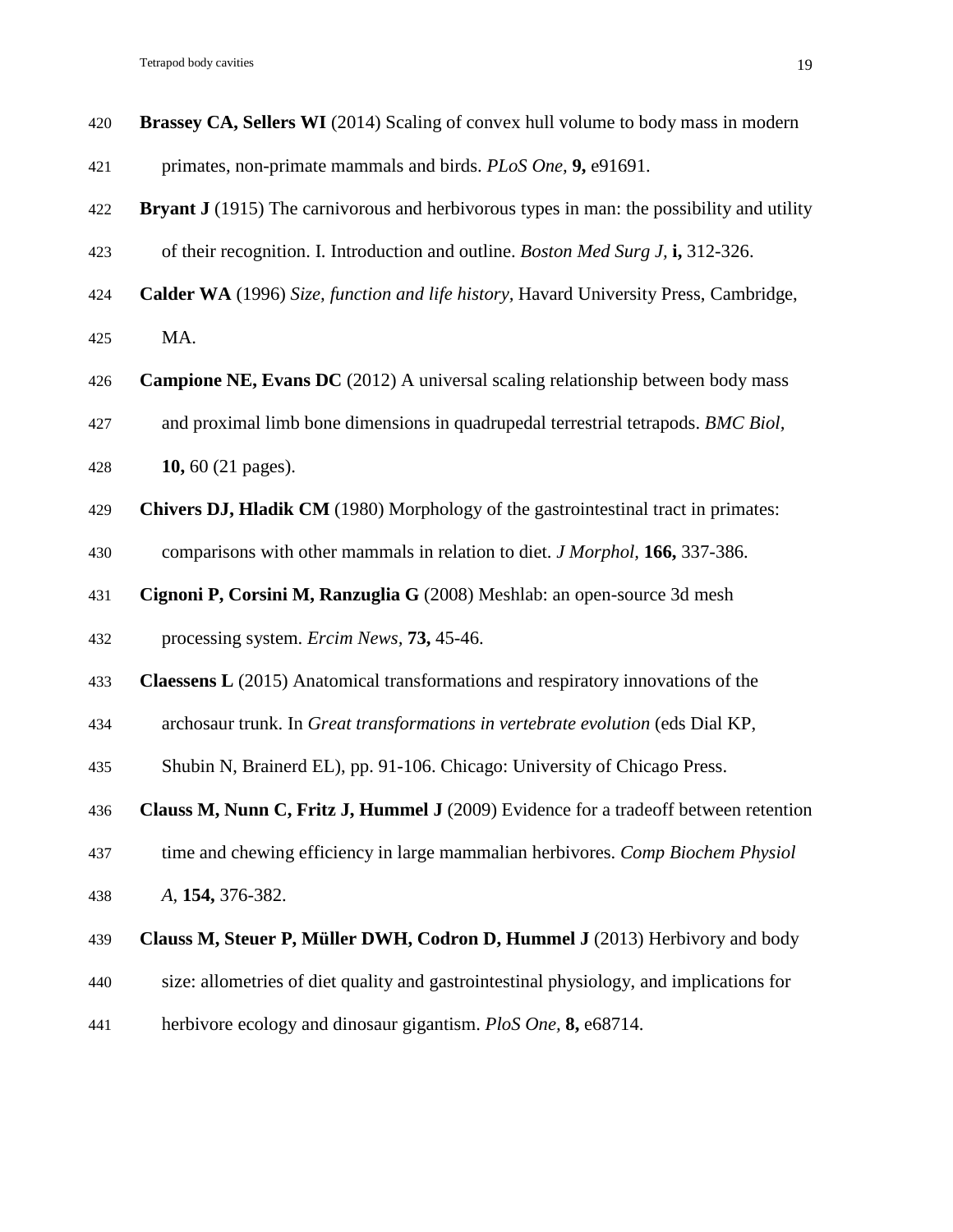- **Clauss M, Streich WJ, Schwarm A, Ortmann S, Hummel J** (2007) The relationship of
- food intake and ingesta passage predicts feeding ecology in two different
- megaherbivore groups. *Oikos,* **116,** 209-216.
- **Cuvier G, Duméril AM** (1838) *Leçons d'anatomie comparée. Tome deuxième, troisième*
- *édition,* Société Typographique Belge, Bruxelles.
- **DeGolier TF, Mahoney SA, Duke GE** (1999) Relationships of avian cecal lengths to
- food habits, taxonomic position, and intestinal lengths. *Condor,* **101,** 622-634.
- **Farmer CG** (2015) Similarity of crocodilian and avian lungs indicates unidirectional
- flow is ancestral for archosaurs. *Integr Comp Biol,* **55,** 962-971.
- **Freckleton RP, Harvey PH, Pagel M** (2002) Phylogenetic analysis and comparative
- data: a test and review of evidence. *Am Nat,* **160,** 712-726.
- **Furukawa Y, Ponce J** (2010) Accurate, dense, and robust multiview stereopsis. *IEEE*
- *Transactions on Pattern Analysis and Machine Intelligence,* **32,** 1362-1376.
- **Grady JM, Enquist BJ, Dettweiler-Robinson E, Wright NA, Smith FA** (2014)
- Evidence for mesothermy in dinosaurs. *Science,* **344,** 1268-1272.
- **Griffen BD, Mosblack H** (2011) Predicting diet and consumption rate differences
- between and within species using gut ecomorphology. *J Anim Ecol,* **80,** 854-863.
- **Gunga H-C, Kirsch K, Rittweger J, et al.** (1999) Body size and body volume
- distribution in two sauropods from the Upper Jurassic of Tendaguru (Tanzania). *Fossil*
- *Rec,* **2,** 91-102.
- **Gunga H-C, Suthau T, Bellmann A, et al.** (2007) Body mass estimations for
- *Plateosaurus engelhardti* using laser scanning and 3D reconstruction methods.
- *Naturwiss,* **94,** 623-630.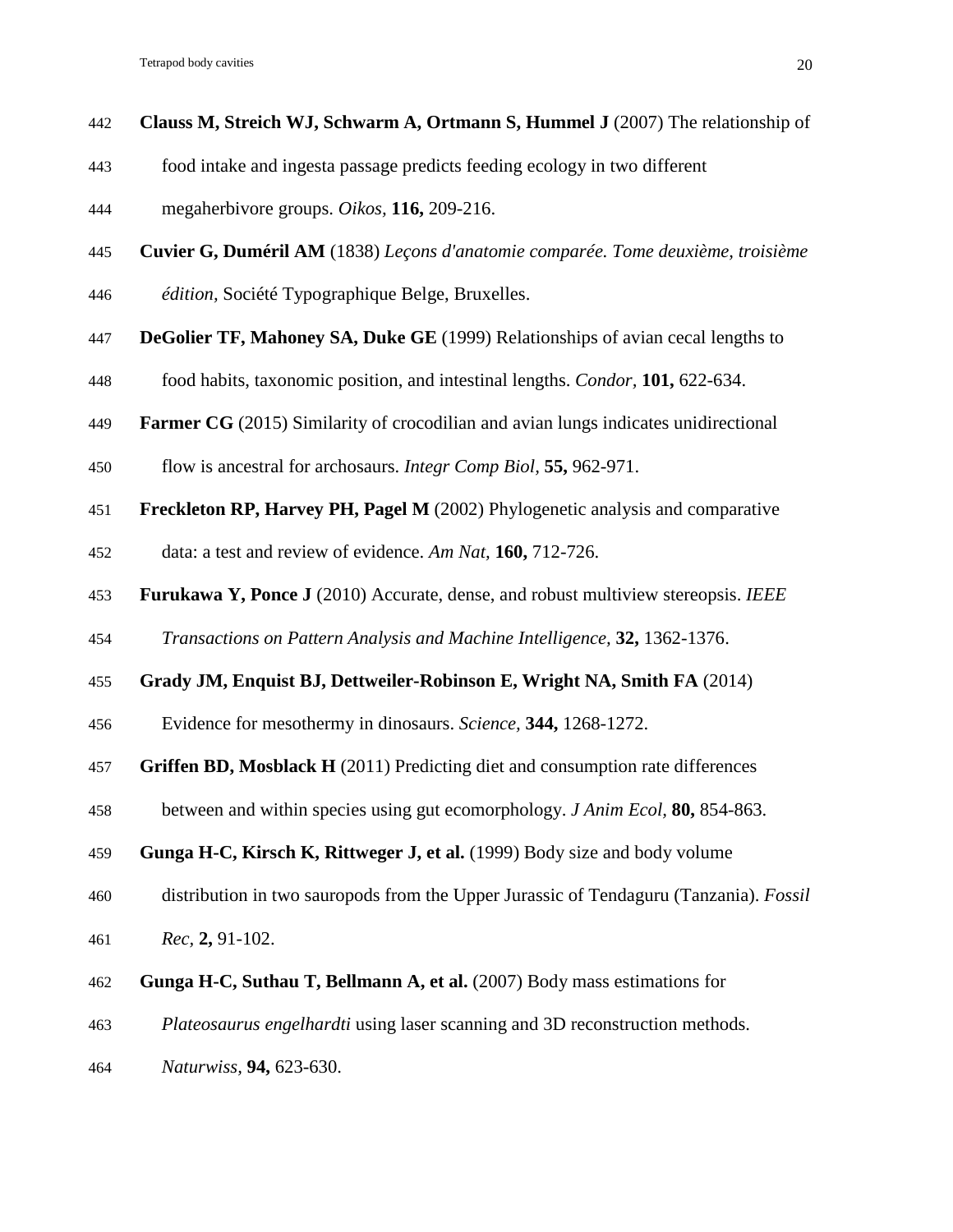- **Gunga H-C, Suthau T, Bellmann A, et al.** (2008) A new body mass estimation of
- *Brachiosaurus brancai* Janensch, 1914 mounted and exhibited at the Museum of
- Natural History (Berlin, Germany). *Fossil Rec,* **11,** 28-33.
- **Harding LE** (2015) *Nasalis larvatus* (Primates: Colobini). *Mammal Species,* **47,** 84-99.
- **Hotton III N, Olson EC, Beerbower R** (1997) Amniote origins and the discovery of
- herbivory. In *Amniote origins: Completing the transition to land* (eds Sumida SS,
- Martin KLM), pp. 207-264. San Diego: Academic Press.
- **Hummel J, Clauss M** (2011) Feeding and digestive physiology. In *Understanding the*
- *life of giants The biology of the sauropod dinosaurs* (eds Klein N, Remes K, Gee CT,
- Sander M), pp. 11-33. Bloomington: Indiana University Press.
- **Hutchinson JR, Bates KT, Molnar J, Allen V, Makovicky PJ** (2011) A computational
- analysis of limb and body dimensions in *Tyrannosaurus rex* with implications for
- locomotion, ontogeny, and growth. *PLoS One,* **6,** e26037.
- **Jolliffe I** (2002) *Principal component analysis,* Springer, New York.
- **Karachle PK, Stergiou KI** (2010) Gut length for several marine fish: relationships with
- body length and trophic implications. *Mar Biodiv Rec,* **3,** e106.
- **Lavin SR, Karasov WH, Ives AR, Middleton KM, Garland T** (2008) Morphometrics
- of the avian small intestine compared with that of nonflying mammals: a phylogenetic
- approach. *Physiol Biochem Zool,* **81,** 526-550.
- **Losos JB, Greene HW** (1988) Ecological and evolutionary implications of diet in
- monitor lizards. *Biol J Linn Soc,* **35,** 379-407.
- **Lovegrove BG** (2001) The evolution of body armor in mammals: plantigrade constraints
- of large body size. *Evolution,* **55,** 1464-1473.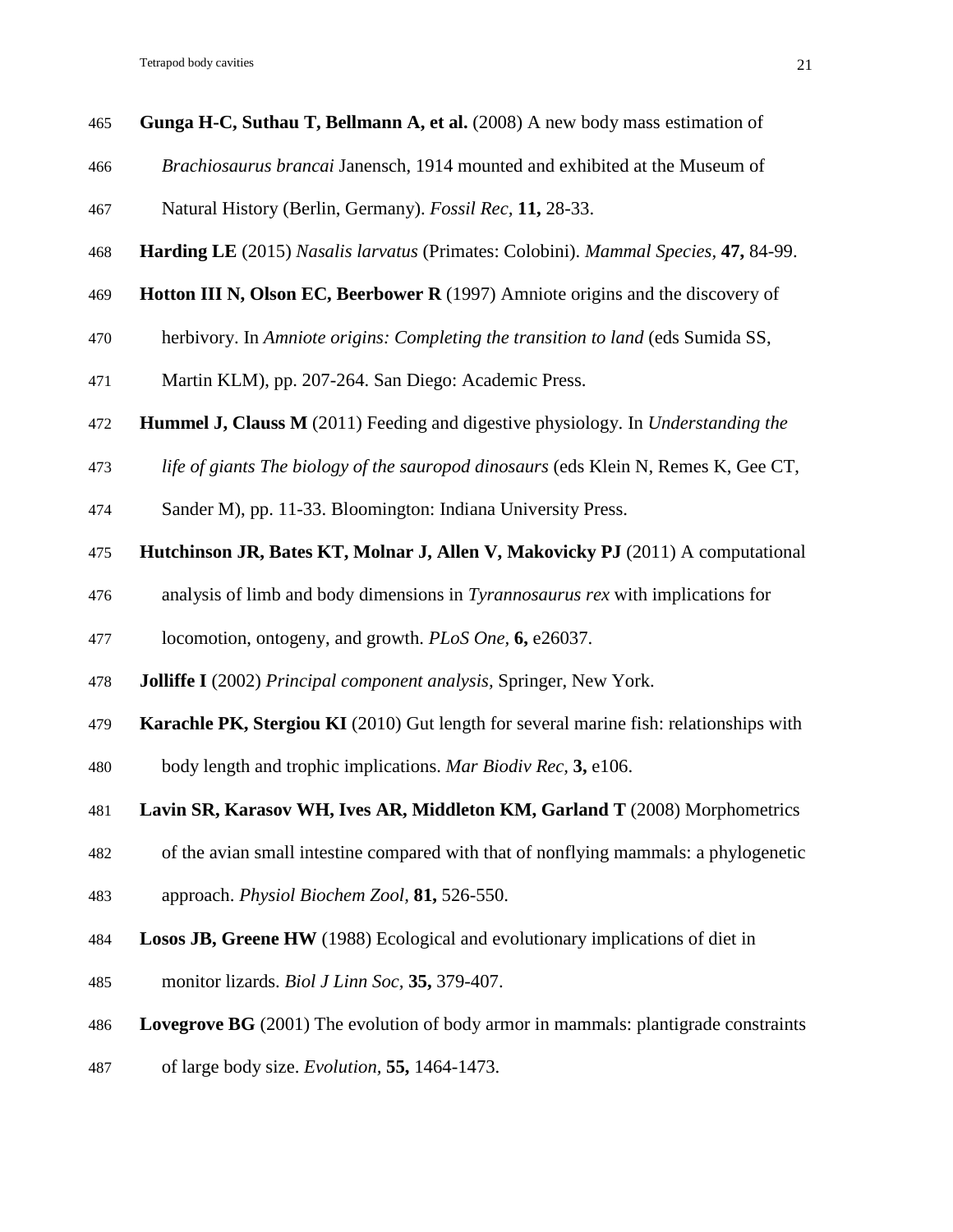| 488 | <b>Maddison DR, Schulz K-S</b> (2007) The tree of life web project. http://tolweb.org. <i>last</i> |  |
|-----|----------------------------------------------------------------------------------------------------|--|
| 489 | accessed 20032016.                                                                                 |  |

- **Müller DWH, Codron D, Meloro C, et al.** (2013) Assessing the Jarman-Bell Principle:
- scaling of intake, digestibility, retention time and gut fill with body mass in
- mammalian herbivores. *Comp Biochem Physiol A,* **164,** 129-140.
- **O'Connor PM, Claessens LP** (2005) Basic avian pulmonary design and flow-through
- ventilation in non-avian theropod dinosaurs. *Nature,* **436,** 253-256.
- **O'Grady SP, Morando M, Avila L, Dearing MD** (2005) Correlating diet and digestive
- tract specialization: examples from the lizard family Liolaemidae. *Zoology,* **108,** 201-
- 210.
- **Orme D, Freckleton R, Thomas G, Petzoldt T, Fritz S, Isaac N** (2010) Caper:
- comparative analyses of phylogenetics and evolution in R. *R package version 04/r71*
- *See http://caperr-forger-projectorg/*.
- **Orr RT** (1976) *Vertebrate biology,* WB Saunders, Philadelphia.
- **Pagel M** (1999) Inferring the historical patterns of biological evolution. *Nature,* **401,**
- 877-884.
- **Paul GS, Christiansen P** (2000) Forelimb posture in neoceratopsian dinosaurs:
- implications for gait and locomotion. *Palaeobiol,* **26,** 450-465.
- **Perry SF, Breuer T, Pajor N** (2011) Structure and function of the sauropod respiratory
- system. In *Understanding the life of giants The biology of the sauropod dinosaurs* (eds
- Klein N, Remes K, Gee CT, Sander M), pp. 83-93. Bloomington: Indiana University
- Press.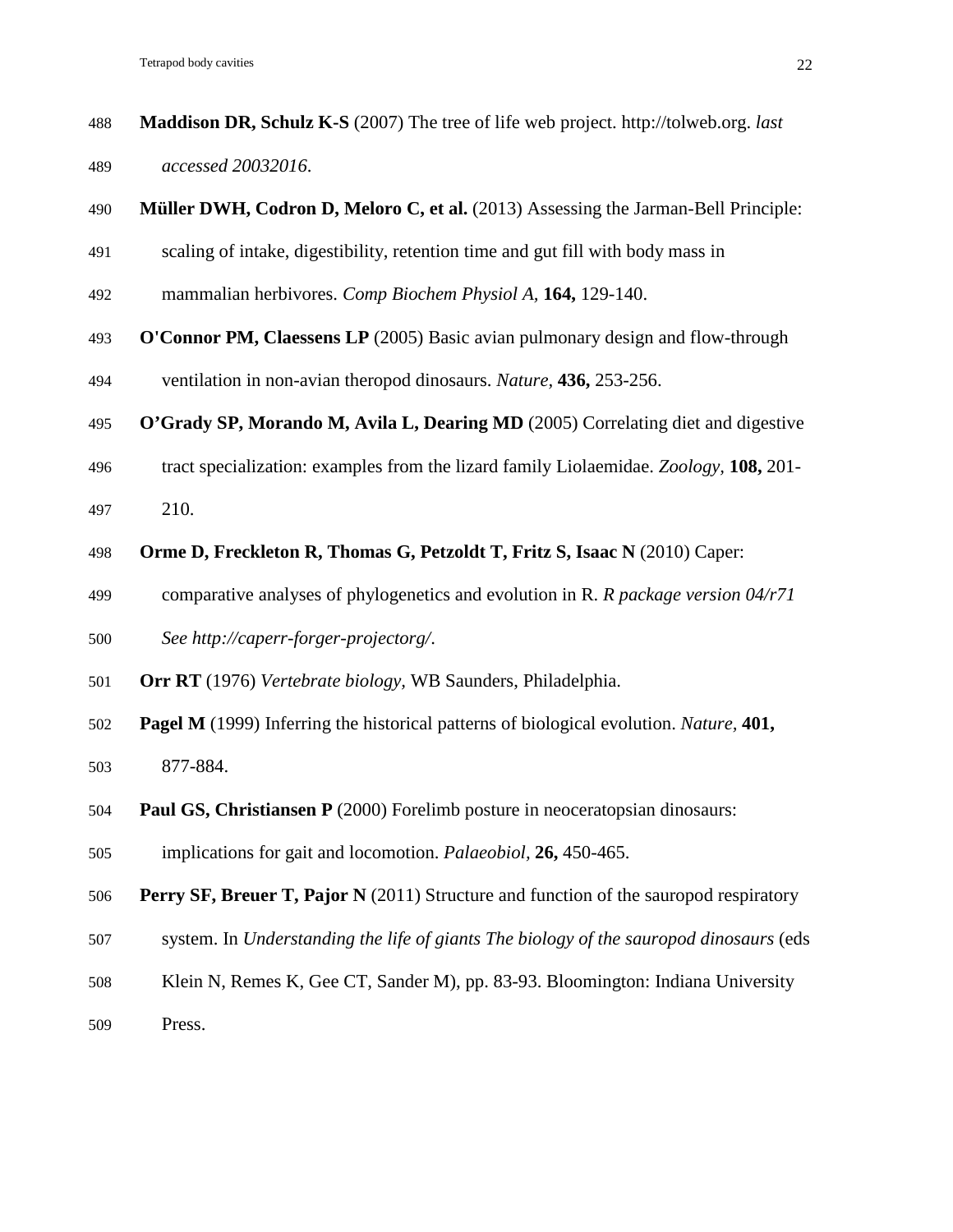- **Peters RH** (1983) *The ecological implications of body size,* Cambridge University Press,
- Cambridge.
- **Pinheiro J, Bates D, DebRoy S, Sarkar D, R Development Core Team** (2011) Nlme:
- linear and nonlinear mixed effects models. *R package version 3 1–102 Available at*
- *https://cranr-projectorg/web/packages/nlme/*.
- **Potgieter KR, Davies-Mostert HT** (2012) A simple visual estimation of food
- consumption in carnivores. *PLoS ONE,* **7,** e34543.
- **Rand AS, Dugan BA, Monteza H, Vianda D** (1990) The diet of a generalized folivore:
- *Iguana iguana* in Panama. *Journal of Herpetology,* **24,** 211-214.
- **Reisz RR** (2006) Origin of dental occlusion in tetrapods: signal for terrestrial vertebrate
- evolution? *J Exp Zool,* **306B,** 261-277.
- **Reisz RR, Sues HD** (2000) Herbivory in late Paleozoic and Triassic terrestrial
- vertebrates. In *Evolution of herbivory in terrestrial vertebrates: Perspecitves from the*
- *fossil record* (ed Sues HD), pp. 9-41. Cambridge: Cambridge University Press.
- **Revell LJ** (2010) Phylogenetic signal and linear regression on species data. *Methods Ecol*
- *Evol,* **1,** 319-329.
- **Schiek JO, Millar JS** (1985) Alimentary tract measurements as indicators of diets of
- small mammals. *Mammalia,* **49,** 93-104.
- **Sellers WI, Hepworth-Bell J, Falkingham PL, et al.** (2012) Minimum convex hull
- mass estimations of complete mounted skeletons. *Biol Lett,* **8,** 842-845.
- **Sibly RM, Brown JH, Kodric-Brown A** (2012) Metabolic ecology. A scaling
- approach.). Chichester, UK: Wiley-Blackwell.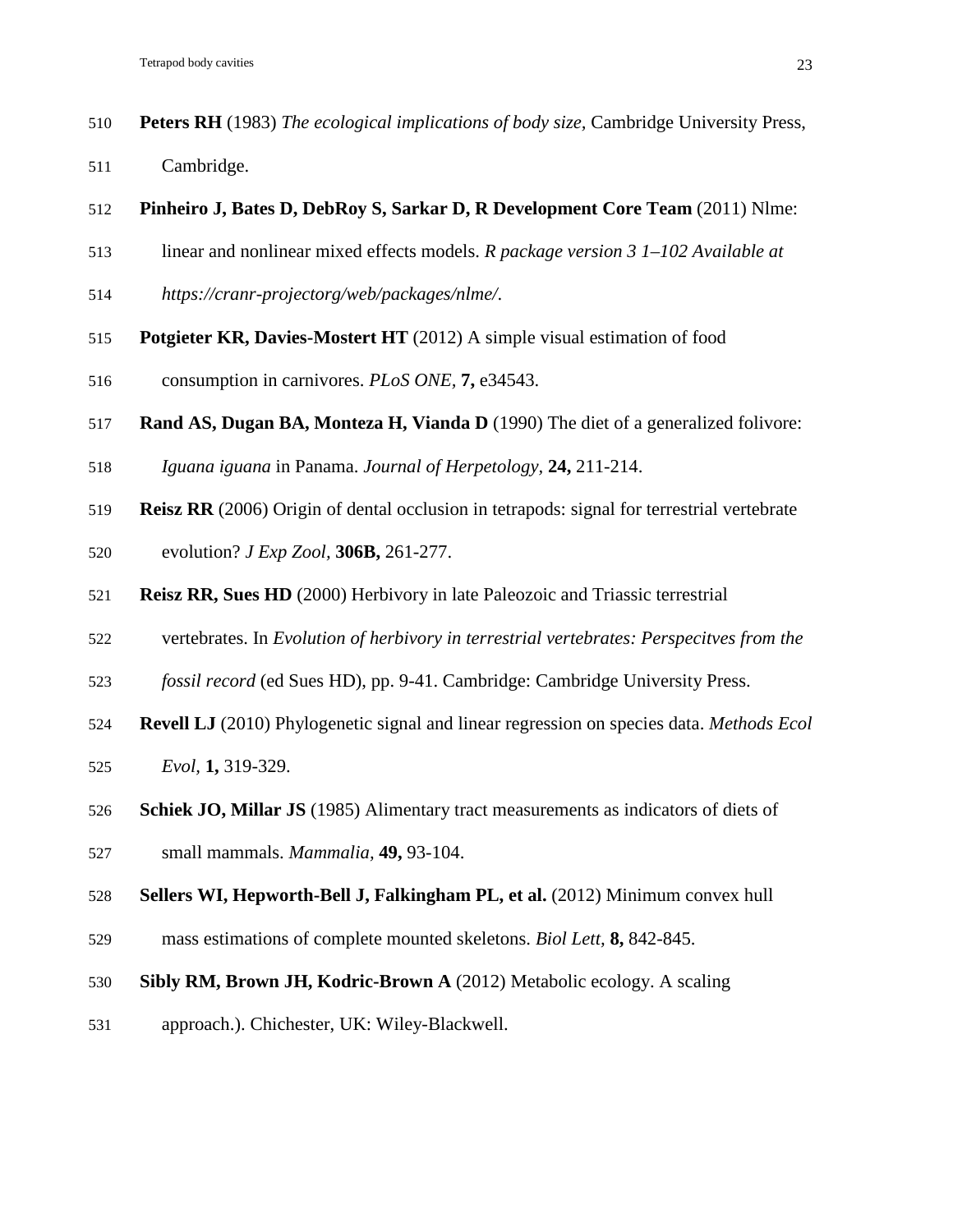- **Snavely N, Seitz SM, Szeliski R** (2006) Photo tourism: exploring photo collections in
- 3D. *ACM Transactions on Graphics,* **25,** 835-846.
- **Starck D** (1982) *Vergleichende Anatomie der Wirbeltiere auf evolutionsbiologischer*
- *Grundlage. Band 3: Organe des aktiven Bewegungsapparates, der Koordination, der*
- *Umweltbeziehung, des Stoffwechsels und der Fortpflanzung,* Springer, Berlin.
- **Stevens CE, Hume ID** (1998) Contributions of microbes in vertebrate gastrointestinal
- tract to production and conservation of nutrients. *Physiol Rev,* **78,** 393-427.
- **Stoinski S, Suthau T, Gunga H-C** (2011) Reconstructing body volume and surface area
- of dinosaurs using laser scanning and photogrammetry. In *Understanding the life of*
- *giants The biology of the sauropod dinosaurs* (eds Klein N, Remes K, Gee CT, Sander
- M), pp. 94-115. Bloomington: Indiana University Press.
- **Sues HD, Reisz RR** (1998) Origins and early evolution of herbivory in tetrapods. *Trends*
- *Ecol Evol,* **13,** 141-145.
- **Team RDC** (2011) R: A language and environment for statistical computing. *R*
- *Foundation for Statistical Computing, Vienna, Austria ISBN 3-900051-07-0, URL*
- *http://wwwR-projectorg/*.
- **Thulborn RA** (1982) Speeds and gaits of dinosaurs. *Palaeogeogr Palaeoclimatol*
- *Palaeoecol,* **38,** 227-256.
- **Treves F** (1886) Abstracts of six lectures on the intestinal canal and peritoneum in the
- mammalia. *Br Med J,* **i,** 583-584, 638-640.
- **Vermeij GJ** (1987) *Evolution and escalation: An ecological history of life,* Princeton
- University Press, Princeton, NJ.
- **Vermeij GJ** (2013) On escalation. *Ann Rev Earth Planet Sci,* **41,** 1-19.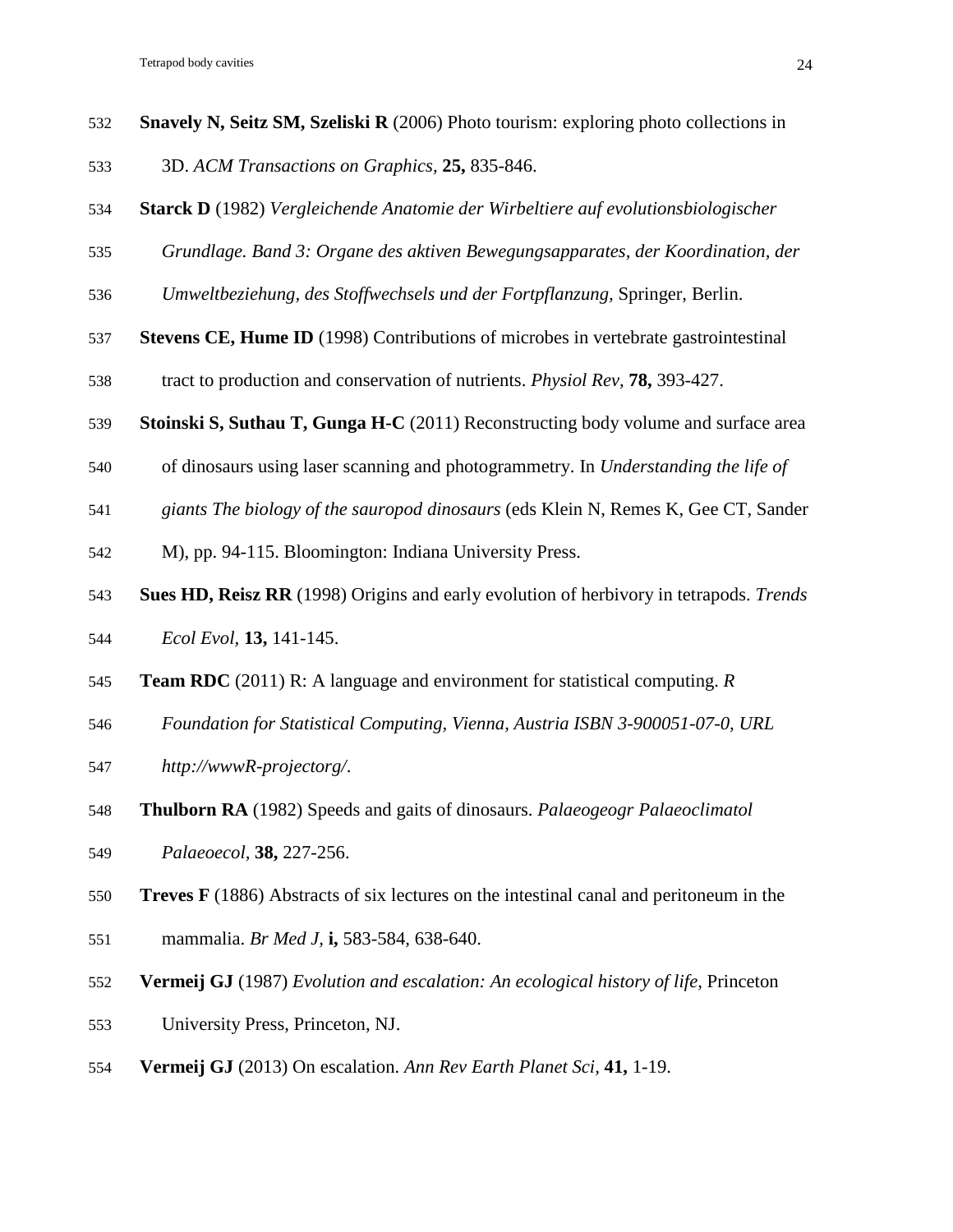- **Wagner CE, McIntyre PB, Buels KS, Gilbert DM, Michel E** (2009) Diet predicts
- intestine length in Lake Tanganyika's cichlid fishes. *Funct Ecol,* **23,** 1122-1131.
- **Walls GY** (1981) Feeding ecology of the tuatara (*Sphenodon punctatus*) on Stephens
- Island, Cook Strait. *New Zealand Journal of Ecology,* **4,** 89-97.
- **Wang DH, Pei YX, Yang JC, Wang ZW** (2003) Digestive tract morphology and food
- habits in six species of rodents. *Folia Zool,* **52,** 51-56.
- **Weishampel DB, Dodson P, Osmolska A** (1990) *The dinosauria,* University of
- California Press, Berkeley.
- **Werner J, Griebeler EM** (2014) Allometries of maximum growth rate versus body mass
- at maximum growth indicate that non-avian dinosaurs had growth rates typical of fast

growing ectothermic sauropsids. *PLoS One,* **9,** e88834.

- **Wilman H, Belmaker J, Simpson J, de la Rosa C, Rivadeneira MM, Jetz W** (2014)
- Elton traits 1.0: Species-level foraging attributes of the world's birds and mammals.
- *Ecology,* **95,** 2027.
- **Wings O, Sander PM** (2007) No gastric mill in sauropod dinosaurs: new evidence from
- analysis of gastrolith mass and function in ostriches. *Proc R Soc B,* **274,** 635-640.
- **Wu C** (2007) SiftGPU: A GPU implementation of scale invariant feature transform
- (SIFT). Available at: http://cs.unc.edu/∼ccwu/siftgpu.
- **Wu C** (2012) VisualSFM: a Visual Structure from Motion System. Available at
- http://www.cs.washington.edu/home/ccwu/vsfm.
- **Wu C, Agarwal S, Curless B, Seitz SM** (2011) Multicore bundle adjustment.
- *Proceedings of the IEEE Conference on Computer Vision and Pattern Recognition,*
- **24,** 3057-3064.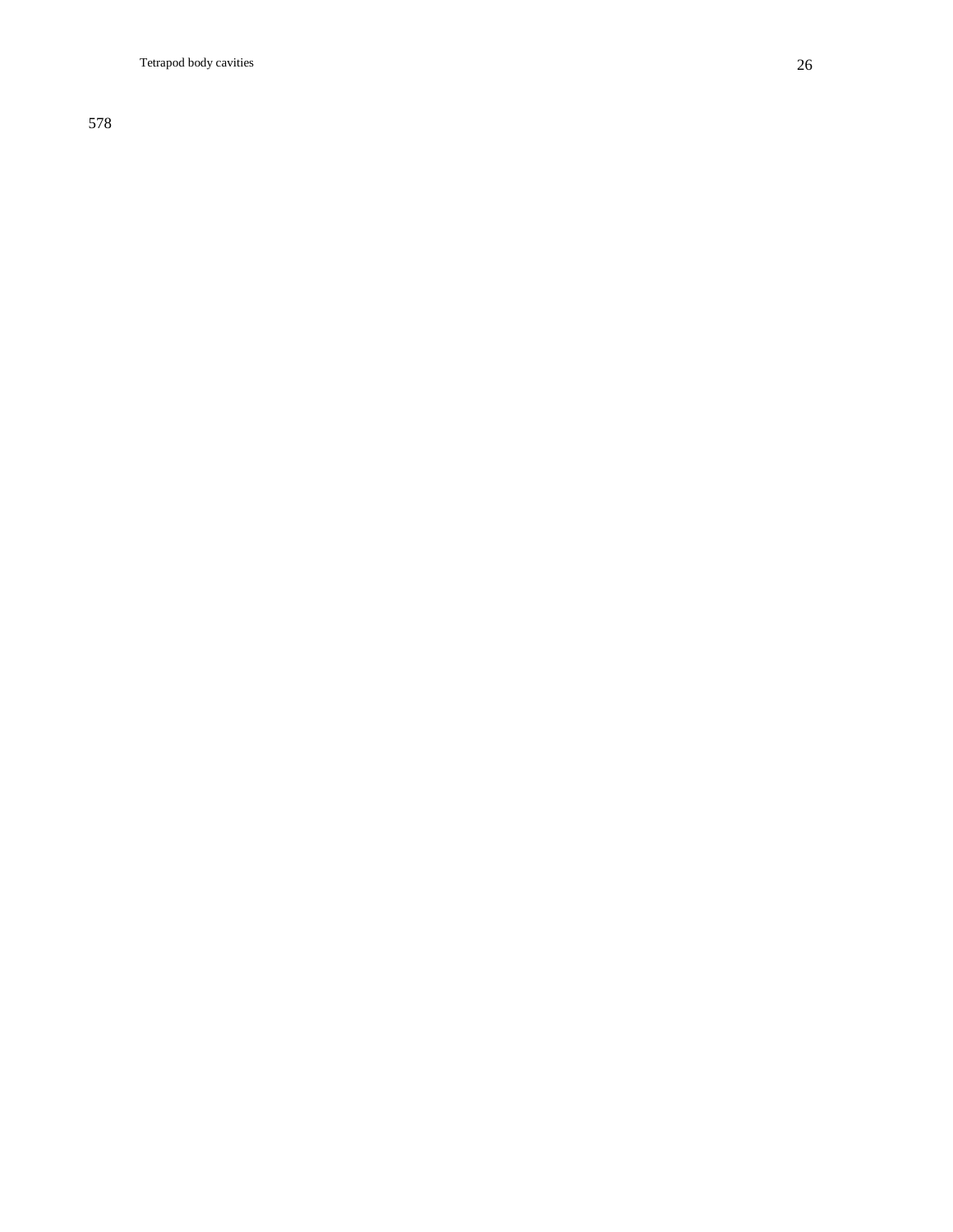**Table 1.** Results of statistical analyses according to Torso volume=  $a$  (factor) Femur length<sup>b</sup> (and the corresponding factor\*Femur length interaction) in Ordinary Least Squares (OLS) and Phylogenetic

580 corresponding factor\*Femur length interaction) in Ordinary Least Squares (OLS) and Phylogenetic

**Stats** λ **A b factor# interaction† (95%CI) p (95%CI) p (95%CI) p p All specimens** (n=126)<br>2.97 <0.001 OLS (0) 2.23 (1.38, 3.59)  $0.001$ (2.84, 3.11)  $< 0.001$ PGLS 0.906\*\* 5.20 (2.47, 10.93) <0.001 3.04 (2.88, 3.21)  $<\!\!0.001$ *Synapsid/Diapsid* OLS (0) 1.75 (0.97, 3.16) 0.067 3.01  $(2.86, 3.15)$ <br>3.03  $< 0.001$  1.21 (0.92, 1.60) 0.178 n.s. PGLS 0.904\*\* 7.59 (2.94, 19.61)  $<\!\!0.001$ (2.87, 3.20)  $< 0.001$  0.70 (0.41, 1.22) 0.215 n.s. *Basal synapsid* OLS (0) 1.70 (1.13, 2.57) 0.013 3.02 (2.90, 3.13)  $< 0.001$ (2.52, 5.26) <0.001 n.s. PGLS 0.907\*\* 5.29 (2.51, 11.17)  $< 0.001$  3.04 (2.87, 3.21)  $< 0.001$  0.81 (0.47, 1.40) 0.449 n.s. *Diet* OLS (0) 1.94 (1.21, 3.09) 0.007 2.92 (2.78, 3.05)  $< 0.001$  1.57 (1.19, 2.08) 0.002 n.s. PGLS 0.872\*\* 4.81 (2.39, 9.66) <0.001 3.01 (2.84, 3.17)  $< 0.001$  1.48 (1.13, 1.95) 0.005 n.s. *All carnivores* (n=31)<br>2.85 < 0.00 OLS (0) 2.38 (0.92, 6.16)  $0.085$  $(2.55, 3.15)$ <br>2.79 <0.001 - - - PGLS 0.922\* 8.93 (2.66, 29.95)  $0.001$ (2.45, 3.13) <0.001 - - - *All herbivores* (n=95) OLS (0) 2.83 (1.64, 4.90)  $< 0.001$ (2.79, 3.08)  $< 0.001$  -PGLS 0.918\*\* 5.74 (2.58, 12.74) <0.001 3.06 (2.88, 3.25)  $< 0.001$ **Synapsids** (n=86)<br>3.07 < 0.0 OLS (0) 1.71  $(0.89, 3.28)$ <br>4.47  $0.112$  $(2.87, 3.26)$ <br>3.13  $< 0.001$ PGLS 0.926\*\* (2.14, 9.34)  $< 0.001$ (2.93, 3.33)  $< 0.001$ *Basal synapsid* OLS (0) 1.35 (0.78, 2.33) 0.285 3.09 (2.93, 3.26) <0.001 3.45 (2.34, 5.08)  $< 0.001$  n.s. PGLS  $0.920**$  1.68 (0.32, 8.73) 0.539 3.13 (2.93, 3.33)  $< 0.001$  2.66 (0.61, 11.66) 0.199 n.s. *Diet* OLS (0) 1.51  $(0.81, 2.81)$ <br> $13.12$ 0.202 2.98  $(2.79, 3.18)$ <br>2.73  $< 0.001$  1.72  $(1.23, 2.40)$ <br>0.31 0.002 n.s. PGLS 0.926\*\* (4.10, 42.02)  $< 0.001$ (2.35, 3.10)  $< 0.001$ (0.09, 1.14) 0.082 0.028 **Basal synapsids** (n=10)<br>3.96 < 0.001 OLS (0) 0.31 (0.01, 7.79) 0.499 (2.94, 4.98) <0.001 - - - PGLS 0 0.50 (0.02, 12.99) 0.685 3.83 (2.77, 4.89)  $< 0.001$  -

582 *(ctd.)*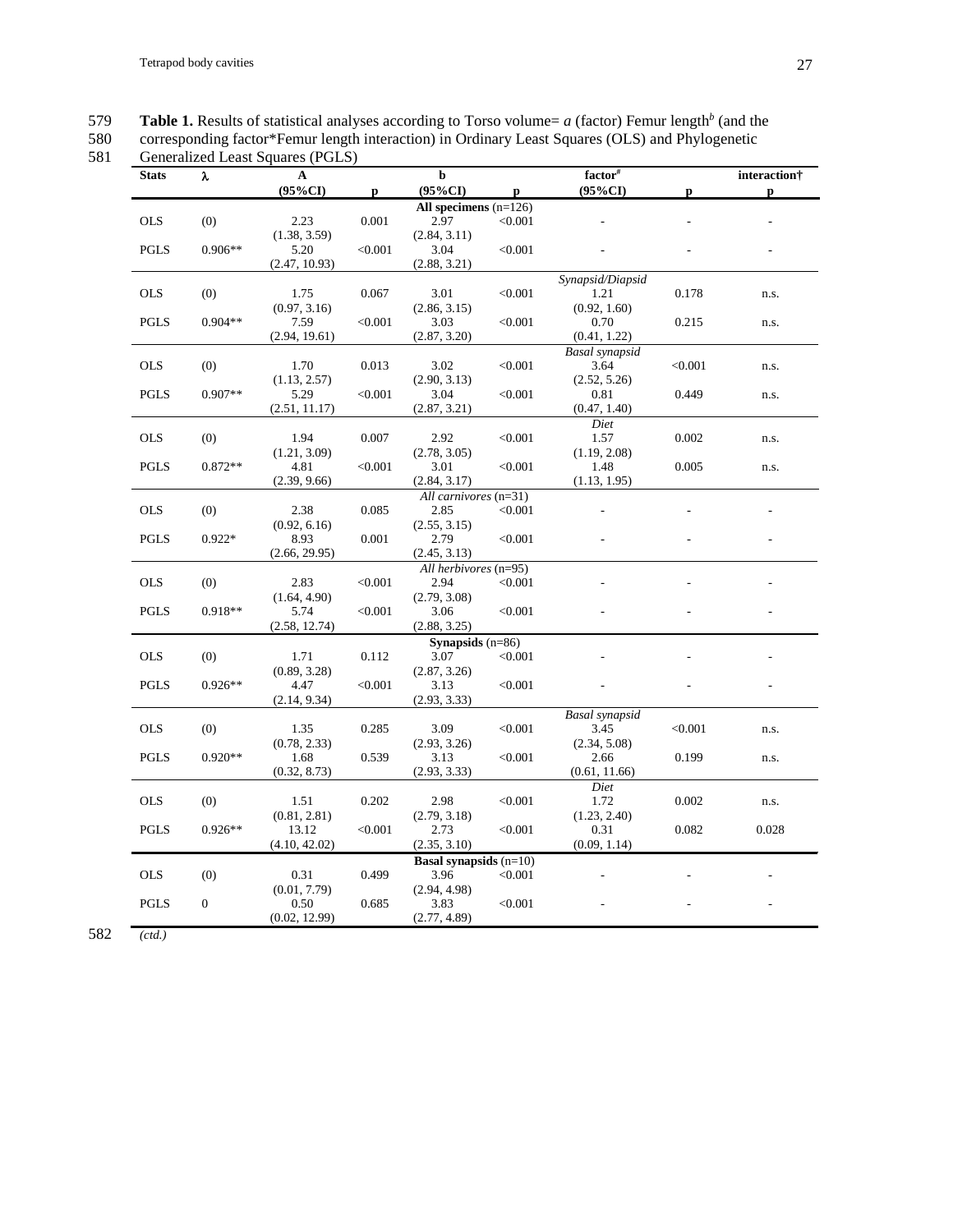| <b>Stats</b> | λ              | ${\bf A}$             |              | $\mathbf b$                              |         | $factor$ <sup>#</sup> |         | interaction† |  |
|--------------|----------------|-----------------------|--------------|------------------------------------------|---------|-----------------------|---------|--------------|--|
|              |                | $(95\%CI)$            | $\mathbf{p}$ | $(95\%CI)$                               | p       | $(95\%CI)$            | p       | p            |  |
|              |                |                       |              | <b>Mammals</b> $(n=76)$                  |         |                       |         |              |  |
| <b>OLS</b>   | (0)            | 1.45                  | 0.189        | 3.07                                     | < 0.001 |                       |         |              |  |
|              |                | (0.84, 2.50)          |              | (2.91, 3.24)                             |         |                       |         |              |  |
| <b>PGLS</b>  | $0.703**$      | 1.44                  | 0.300        | 3.07                                     | < 0.001 |                       |         |              |  |
|              |                | (0.72, 2.88)          |              | (2.90, 3.24)                             |         |                       |         |              |  |
|              |                |                       |              |                                          |         | Diet                  |         |              |  |
| <b>OLS</b>   | (0)            | 1.12<br>(0.70, 1.81)  | 0.640        | 2.98<br>(2.84, 3.12)                     | < 0.001 | 2.08<br>(1.58, 2.73)  | < 0.001 | n.s.         |  |
| <b>PGLS</b>  | 0.476          | 1.19                  | 0.598        | 3.02                                     | < 0.001 | 1.56                  | 0.027   | n.s.         |  |
|              |                | (0.63, 2.24)          |              | (2.86, 3.19)                             |         | (1.06, 2.29)          |         |              |  |
|              |                |                       |              | Mammal carnivores (n=18)                 |         |                       |         |              |  |
| <b>OLS</b>   | (0)            | 1.93                  | 0.117        | 2.79                                     | < 0.001 |                       |         |              |  |
|              |                | (0.89, 4.19)          |              | (2.53, 3.05)                             |         |                       |         |              |  |
| <b>PGLS</b>  | $\overline{0}$ | 1.91                  | 0.122        | 2.80                                     | < 0.001 |                       |         |              |  |
|              |                | (0.88, 4.17)          |              | (2.54, 3.05)<br>Mammal herbivores (n=58) |         |                       |         |              |  |
| <b>OLS</b>   | (0)            | 1.95                  | 0.028        | 3.03                                     | < 0.001 |                       |         |              |  |
|              |                | (1.09, 3.49)          |              | (2.86, 3.20)                             |         |                       |         |              |  |
| <b>PGLS</b>  | 0.755          | 1.25                  | 0.592        | 3.15                                     | < 0.001 |                       |         |              |  |
|              |                | (0.55, 2.83)          |              | (2.95, 3.35)                             |         |                       |         |              |  |
|              |                |                       |              | Diapsids $(n=38)$                        |         |                       |         |              |  |
| <b>OLS</b>   | (0)            | 2.01                  | 0.075        | 2.96                                     | < 0.001 |                       |         |              |  |
|              |                | (0.95, 4.23)          |              | (2.78, 3.15)                             |         |                       |         |              |  |
| <b>PGLS</b>  | $\overline{0}$ | 2.88<br>(1.24, 6.69)  | 0.019        | 2.88                                     | 0.127   |                       |         |              |  |
|              |                |                       |              | (2.68, 3.09)                             |         | Diet                  |         |              |  |
| <b>OLS</b>   | (0)            | 1.84                  | 0.131        | 2.94                                     | < 0.001 | 1.25                  | 0.363   | n.s.         |  |
|              |                | (0.85, 3.97)          |              | (2.75, 3.13)                             |         | (0.78, 2.03)          |         |              |  |
| <b>PGLS</b>  | $\overline{0}$ | 2.32                  | 0.074        | 2.87                                     | < 0.001 | 1.42                  | 0.197   | n.s.         |  |
|              |                | (0.95, 5.67)          |              | (2.66, 3.07)                             |         | (0.84, 2.38)          |         |              |  |
|              |                |                       |              | Diapsid carnivores (n=8)                 |         |                       |         |              |  |
| <b>OLS</b>   | (0)            | 2.18                  | 0.324        | 2.89                                     | < 0.001 |                       |         |              |  |
| PGLS         | $1***$         | (0.53, 8.99)<br>1.72  | 0.471        | (2.50, 3.29)<br>3.01                     | < 0.001 |                       |         |              |  |
|              |                | (0.43, 6.79)          |              | (2.66, 3.37)                             |         |                       |         |              |  |
|              |                |                       |              | Diapsid herbivores $(n=30)$              |         |                       |         |              |  |
| <b>OLS</b>   | (0)            | 2.12                  | 0.124        | 2.96                                     | < 0.001 |                       |         |              |  |
|              |                | (0.84, 5.39)          |              | (2.74, 3.18)                             |         |                       |         |              |  |
| PGLS         | $\mathbf{0}$   | 3.31                  | 0.027        | 2.86                                     | < 0.001 |                       |         |              |  |
|              |                | (1.21, 9.09)          |              | (2.62, 3.11)                             |         |                       |         |              |  |
|              |                |                       |              | Non-avian dinosaurs $(n=27)$             |         |                       |         |              |  |
| <b>OLS</b>   | (0)            | 2.87<br>(0.67, 12.30) | 0.168        | 2.89<br>(2.56, 3.21)                     | < 0.001 |                       |         |              |  |
| <b>PGLS</b>  | $0.651**$      | 2.05                  | 0.303        | 2.96                                     | < 0.001 |                       |         |              |  |
|              |                | (0.54, 7.83)          |              | (2.65, 3.27)                             |         |                       |         |              |  |
|              |                |                       |              |                                          |         | Diet                  |         |              |  |
| <b>OLS</b>   | (0)            | 2.15                  | 0.333        | 2.89                                     | < 0.001 | 1.37                  | 0.248   | n.s.         |  |
|              |                | (0.47, 9.84)          |              | (2.57, 3.21)                             |         | (0.81, 2.31)          |         |              |  |
| <b>PGLS</b>  | 0.604          | 1.43                  | 0.647        | 2.97                                     | < 0.001 | 1.40                  | 0.317   | n.s.         |  |
|              |                | (0.32, 6.49)          |              | (2.66, 3.29)                             |         | (0.74, 2.66)          |         |              |  |
|              |                |                       |              | Non-avian dinosaur herbivores (n=23)     |         |                       |         |              |  |
| <b>OLS</b>   | (0)            | 3.19<br>(0.68, 14.86) | 0.155        | 2.87<br>(2.53, 3.22)                     | < 0.001 |                       |         |              |  |
| <b>PGLS</b>  | 0.639          | 2.00                  | 0.358        | 2.97                                     | < 0.001 |                       |         |              |  |
|              |                | (0.47, 8.45)          |              | (2.64, 3.31)                             |         |                       |         |              |  |
| Chewer       |                |                       |              |                                          |         |                       |         |              |  |
| <b>OLS</b>   | (0)            | 2.87                  | 0.189        | 2.84                                     | < 0.001 | 1.39                  | 0.187   | n.s.         |  |
|              |                | (0.63, 13.05)         |              | (2.50, 3.18)                             |         | (0.87, 2.23)          |         |              |  |
| <b>PGLS</b>  | 0.649          | 2.14                  | 0.445        | 2.97                                     | < 0.001 | 0.96                  | 0.907   | n.s.         |  |
|              |                | (0.31, 14.61)         |              | (2.60, 3.34)                             |         | (0.45, 2.02)          |         |              |  |

584 \*λ significantly different from 0, \*\*λ significantly different from 0 and 1, \*\*\*λ not significantly different from 0 and 1

Torso volume in cm<sup>3</sup>, Femur length in cm<br>  $\frac{*}{\lambda}$  significantly different from 0, \*\* $\lambda$  significantly different from 0, \*\* $\lambda$  significantly different conding: Diet (carnivore = 0, herbive 0, basal synapsid = 1). Chew  $*$ factor coding: Diet (carnivore = 0, herbivore = 1), Synapsid/Diapsid (diapsid = 0, Synapsid = 1), Basal synapsid (no basal synapsid = 0, basal synapsid = 1), Chewer (chewer = 0, nonchewer = 1)

587 †models were calculated with interaction term first; if this was not significant, the model was again calculated without the interaction

term; estimates for the factor in this table always represent the models where either the interaction was significant or excluded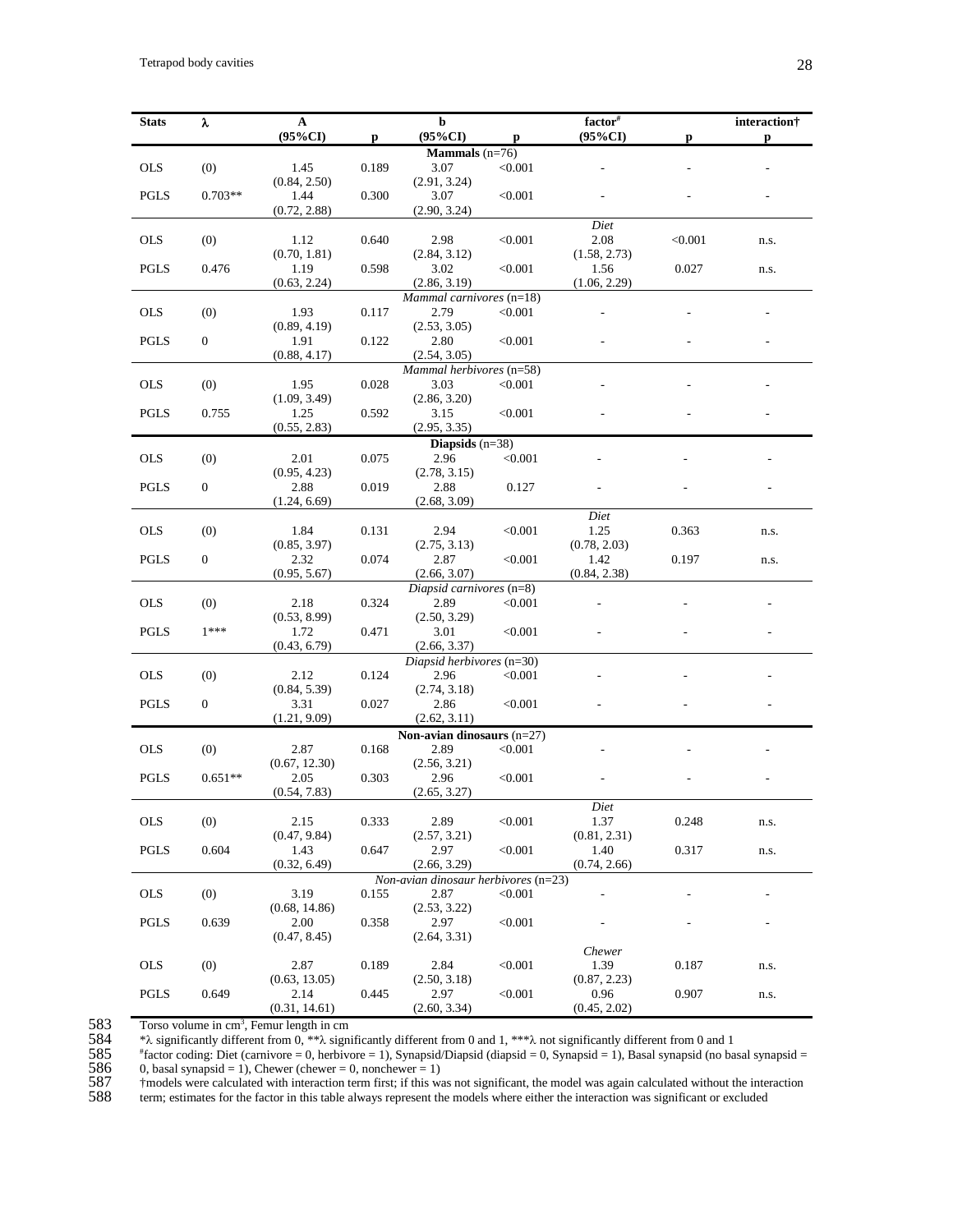**Table 2.** Results of statistical analyses according to Free-hull ratio =  $a$  (factor) Femur length<sup>b</sup> (and the

590 corresponding factor\*Femur length interaction) in Ordinary Least Squares (OLS) and Phylogenetic

# 591 Generalized Least Squares (PGLS)

| <b>Stats</b> | λ         | $\mathbf{A}$ |              | $\mathbf b$                     |              | factor <sup>#</sup>   |       | interaction† |
|--------------|-----------|--------------|--------------|---------------------------------|--------------|-----------------------|-------|--------------|
|              |           | $(95\%CI)$   | $\mathbf{p}$ | $(95\%CI)$                      | $\mathbf{p}$ | $(95\%CI)$            | p     | p            |
|              |           |              |              | All specimens $(n=126)$         |              |                       |       |              |
| <b>OLS</b>   | (0)       | 0.37         | < 0.001      | $-0.19$                         | < 0.001      |                       |       |              |
|              |           | (0.29, 0.48) |              | $(-0.26, -0.11)$                |              |                       |       |              |
| <b>PGLS</b>  | $0.693**$ | 0.32         | < 0.001      | $-0.17$                         | 0.002        |                       |       |              |
|              |           | (0.21, 0.49) |              | $(-0.27, -0.06)$                |              |                       |       |              |
|              |           |              |              |                                 |              | Synapsid/Diapsid      |       |              |
| <b>OLS</b>   | (0)       | 0.38         | < 0.001      | $-0.19$                         | < 0.001      | 0.99                  | 0.891 | n.s.         |
|              |           | (0.27, 0.52) |              | $(-0.27, -0.11)$                |              | (0.85, 1.15)          |       |              |
| <b>PGLS</b>  | $0.687**$ | 0.28         | < 0.001      | $-0.16$                         | 0.003        | 1.16                  | 0.373 | n.s.         |
|              |           | (0.16, 0.47) |              | $(-0.27, -0.06)$                |              | (0.84, 1.61)          |       |              |
|              |           |              |              |                                 |              | <b>Basal</b> synapsid |       |              |
| <b>OLS</b>   | (0)       | 0.39         | < 0.001      | $-0.19$                         | < 0.001      | 0.85                  | 0.182 | n.s.         |
|              |           | (0.30, 0.50) |              | $(-0.27, -0.12)$                |              | (0.67, 1.08)          |       |              |
| PGLS         | $0.694**$ | 0.32         | < 0.001      | $-0.17$                         | 0.002        | 1.02                  | 0.929 | n.s.         |
|              |           | (0.21, 0.49) |              | $(-0.27, -0.06)$                |              | (0.72, 1.44)          |       |              |
|              |           |              |              |                                 |              | Diet                  |       |              |
| <b>OLS</b>   | (0)       | 0.37         | < 0.001      | $-0.19$                         | < 0.001      | 1.05                  | 0.527 | n.s.         |
|              |           | (0.28, 0.48) |              | $(-0.27, -0.12)$                |              | (0.90, 1.23)          |       |              |
| <b>PGLS</b>  | $0.709**$ | 0.31         | < 0.001      | $-0.18$                         | 0.001        | 1.18                  | 0.066 | n.s.         |
|              |           | (0.21, 0.47) |              | $(-0.29, -0.08)$                |              | (0.99, 1.41)          |       |              |
|              |           |              |              | All carnivores (n=31)           |              |                       |       |              |
| <b>OLS</b>   | (0)       | 0.28         | < 0.001      | $-0.11$                         | 0.112        |                       |       |              |
|              |           | (0.19, 0.43) |              | $(-0.24, 0.02)$                 |              |                       |       |              |
| <b>PGLS</b>  | 1.000*    | 0.22         | < 0.001      | $-0.08$                         | 0.290        |                       |       |              |
|              |           | (0.12, 0.40) |              | $(-0.23, 0.07)$                 |              |                       |       |              |
|              |           |              |              | All herbivores (n=95)           |              |                       |       |              |
| <b>OLS</b>   | (0)       | 0.43         | < 0.001      | $-0.22$                         | < 0.001      |                       |       |              |
|              |           | (0.30, 0.59) |              | $(-0.31, -0.13)$                |              |                       |       |              |
| <b>PGLS</b>  | $0.511**$ | 0.39         | < 0.001      | $-0.22$                         | < 0.001      |                       |       |              |
|              |           | (0.25, 0.59) |              | $(-0.33, -0.10)$                |              |                       |       |              |
|              |           |              |              | Synapsids $(n=86)$              |              |                       |       |              |
| <b>OLS</b>   | (0)       | 0.41         | < 0.001      | $-0.22$                         | < 0.001      |                       |       |              |
|              |           | (0.29, 0.59) |              | $(-0.32, -0.11)$                |              |                       |       |              |
| <b>PGLS</b>  | $0.882**$ | 0.19         | < 0.001      | $-0.17$                         | 0.028        |                       |       |              |
|              |           | (0.11, 0.33) |              | $(-0.31, -0.02)$                |              |                       |       |              |
|              |           |              |              |                                 |              | <b>Basal</b> synapsid |       |              |
| <b>OLS</b>   | (0)       | 0.43         | < 0.001      | $-0.22$                         | < 0.001      | 0.83                  | 0.140 | n.s.         |
|              |           | (0.30, 0.61) |              | $(-0.33, -0.12)$                |              | (0.65, 1.06)          |       |              |
| <b>PGLS</b>  | $0.796**$ | 0.28         | 0.012        | $-0.21$                         | 0.006        | 0.19                  | 0.040 | 0.031        |
|              |           | (0.11, 0.74) |              | $(-0.36, -0.06)$                |              | (0.04, 0.90)          |       |              |
|              |           |              |              |                                 |              | Diet                  |       |              |
| <b>OLS</b>   | (0)       | 0.41         | < 0.001      | $-0.22$                         | < 0.001      | 1.02                  | 0.876 | n.s.         |
| <b>PGLS</b>  | $0.826**$ | (0.29, 0.59) |              | $(-0.33, -0.11)$                | 0.005        | (0.84, 1.22)          |       |              |
|              |           | 0.20         | < 0.001      | $-0.21$                         |              | 1.33                  | 0.010 | n.s.         |
|              |           | (0.12, 0.33) |              | $(-0.35, -0.07)$                |              | (1.08, 1.64)          |       |              |
|              |           |              |              | <b>Basal synapsids</b> $(n=10)$ |              |                       |       |              |
| <b>OLS</b>   | (0)       | 0.09         | 0.064        | 0.22                            | 0.563        |                       |       |              |
|              |           | (0.01, 0.81) |              | $(-0.48, 0.91)$                 |              |                       |       |              |
| <b>PGLS</b>  | $0***$    | 0.04         | 0.031        | 0.46                            | 0.292        |                       |       |              |
|              |           | (0.00, 0.44) |              | $(-0.34, 1.26)$                 |              |                       |       |              |

592 *(ctd.)*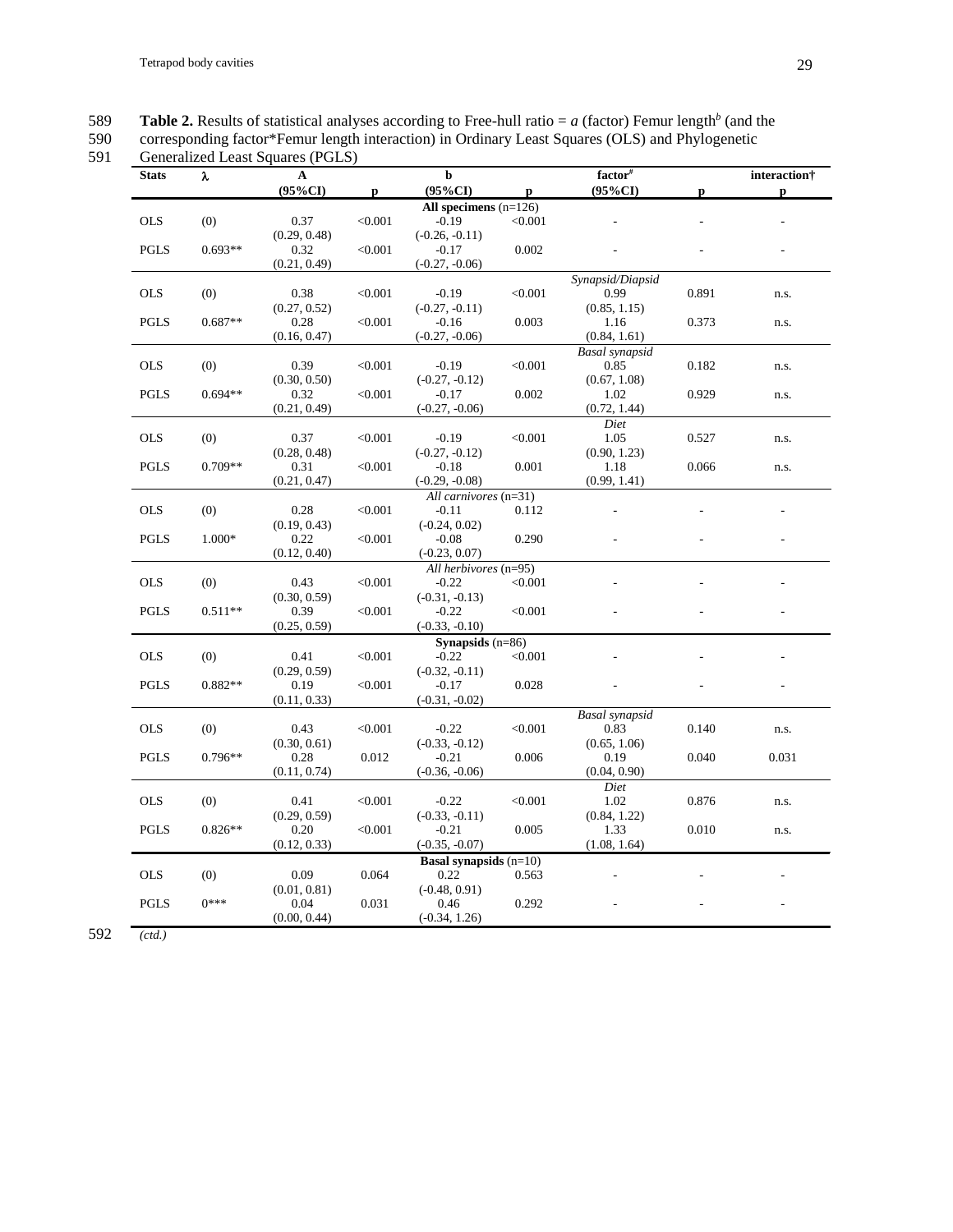| <b>Stats</b>                    | λ          | $\mathbf A$          |              | b                                           |         | factor <sup>#</sup>  |       | interaction†             |  |
|---------------------------------|------------|----------------------|--------------|---------------------------------------------|---------|----------------------|-------|--------------------------|--|
|                                 |            | $(95\%CI)$           | $\mathbf{p}$ | $(95\%CI)$                                  | p       | $(95\%CI)$           | р     | $\mathbf{p}$             |  |
|                                 |            |                      |              | <b>Mammals</b> $(n=76)$                     |         |                      |       |                          |  |
| <b>OLS</b>                      | (0)        | 0.45                 | < 0.001      | $-0.23$                                     | < 0.001 |                      |       |                          |  |
|                                 |            | (0.31, 0.63)         |              | $(-0.34, -0.13)$                            |         |                      |       |                          |  |
| <b>PGLS</b>                     | 0.180      | 0.46                 | < 0.001      | $-0.22$                                     | < 0.001 |                      |       |                          |  |
|                                 |            | (0.31, 0.67)         |              | $(-0.33, -0.11)$                            |         |                      |       |                          |  |
|                                 |            |                      |              |                                             |         | Diet                 |       |                          |  |
| <b>OLS</b>                      | (0)        | 0.46                 | < 0.001      | $-0.23$                                     | < 0.001 | 0.93                 | 0.509 | n.s.                     |  |
|                                 |            | (0.32, 0.65)         |              | $(-0.33, -0.12)$                            |         | (0.76, 1.14)         |       |                          |  |
| <b>PGLS</b>                     | 0.171      | 0.47                 | < 0.001      | $-0.22$                                     | < 0.001 | 0.96                 | 0.756 | n.s.                     |  |
|                                 |            | (0.31, 0.70)         |              | $(-0.33, -0.10)$                            |         | (0.76, 1.22)         |       |                          |  |
|                                 |            |                      |              | Mammal carnivores (n=18)                    |         |                      |       |                          |  |
| <b>OLS</b>                      | (0)        | 0.31                 | < 0.001      | $-0.09$                                     | 0.146   |                      |       |                          |  |
|                                 |            | (0.22, 0.43)         |              | $(-0.21, 0.03)$                             |         |                      |       |                          |  |
| <b>PGLS</b>                     | $0.709***$ | 0.32                 | < 0.001      | $-0.11$                                     | 0.084   |                      |       |                          |  |
|                                 |            | (0.22, 0.46)         |              | $(-0.23, 0.01)$<br>Mammal herbivores (n=58) |         |                      |       |                          |  |
| <b>OLS</b>                      | (0)        | 0.48                 | 0.031        | $-0.26$                                     | < 0.001 |                      |       |                          |  |
|                                 |            | (0.31, 0.77)         |              | $(-0.40, -0.13)$                            |         |                      |       |                          |  |
| <b>PGLS</b>                     | 0.147      | 0.53                 | 0.015        | $-0.26$                                     | 0.001   |                      |       |                          |  |
|                                 |            | (0.32, 0.87)         |              | $(-0.40, -0.12)$                            |         |                      |       |                          |  |
|                                 |            |                      |              | Diapsids $(n=38)$                           |         |                      |       |                          |  |
| <b>OLS</b>                      | (0)        | 0.31                 | < 0.001      | $-0.14$                                     | 0.029   |                      |       |                          |  |
|                                 |            | (0.19, 0.50)         |              | $(-0.26, -0.02)$                            |         |                      |       |                          |  |
| <b>PGLS</b>                     | $0.609**$  | 0.30                 | < 0.001      | $-0.17$                                     | 0.036   |                      |       |                          |  |
|                                 |            | (0.16, 0.54)         |              | $(-0.33, -0.02)$                            |         |                      |       |                          |  |
|                                 |            |                      |              |                                             |         | Diet                 |       |                          |  |
| <b>OLS</b>                      | (0)        | 0.28                 | < 0.001      | $-0.16$                                     | 0.015   | 1.24                 | 0.186 | n.s.                     |  |
|                                 |            | (0.17, 0.47)         |              | $(-0.28, -0.04)$                            |         | (0.91, 1.68)         |       |                          |  |
| <b>PGLS</b>                     | $0.600**$  | 0.29                 | 0.001        | $-0.17$                                     | 0.039   | 1.03                 | 0.866 | n.s.                     |  |
|                                 |            | (0.15, 0.58)         |              | $(-0.33, -0.01)$                            |         | (0.72, 1.48)         |       |                          |  |
|                                 |            |                      |              | Diapsid carnivores (n=8)                    |         |                      |       |                          |  |
| <b>OLS</b>                      | (0)        | 0.20                 | 0.002        | $-0.06$                                     | 0.503   |                      |       |                          |  |
|                                 |            | (0.11, 0.37)         |              | $(-0.23, 0.11)$                             |         |                      |       |                          |  |
| <b>PGLS</b>                     | $0.613***$ | 0.21                 | 0.003        | $-0.08$                                     | 0.369   |                      |       |                          |  |
|                                 |            | (0.11, 0.38)         |              | $(-0.24, 0.08)$                             |         |                      |       |                          |  |
| <b>OLS</b>                      | (0)        | 0.41                 | 0.010        | Diapsid herbivores (n=30)<br>$-0.20$        | 0.015   |                      |       |                          |  |
|                                 |            | (0.22, 0.77)         |              | $(-0.35, -0.05)$                            |         |                      |       |                          |  |
| <b>PGLS</b>                     | $0.633**$  | 0.35                 | 0.010        | $-0.20$                                     | 0.050   |                      |       |                          |  |
|                                 |            | (0.16, 0.73)         |              | $(-0.38, -0.01)$                            |         |                      |       |                          |  |
|                                 |            |                      |              | Non-avian dinosaurs $(n=27)$                |         |                      |       |                          |  |
| <b>OLS</b>                      | (0)        | 1.57                 | 0.391        | $-0.49$                                     | < 0.001 |                      |       |                          |  |
|                                 |            | (0.57, 4.34)         |              | $(-0.72, -0.27)$                            |         |                      |       |                          |  |
| <b>PGLS</b>                     | $0.764*$   | 0.39                 | 0.161        | $-0.24$                                     | 0.127   |                      |       |                          |  |
|                                 |            | (0.11, 1.39)         |              | $(-0.53, 0.06)$                             |         |                      |       |                          |  |
|                                 |            |                      |              |                                             |         | Diet                 |       |                          |  |
| <b>OLS</b>                      | (0)        | 1.38                 | 0.562        | $-0.49$                                     | < 0.001 | 1.15                 | 0.464 | n.s.                     |  |
|                                 |            | (0.47, 4.07)         |              | $(-0.72, -0.26)$                            |         | (0.79, 1.67)         |       |                          |  |
| <b>PGLS</b>                     | $0.766*$   | 0.48                 | 0.338        | $-0.25$                                     | 0.122   | 0.84                 | 0.621 | n.s.                     |  |
|                                 |            | (0.11, 2.10)         |              | $(-0.55, 0.05)$                             |         | (0.43, 1.66)         |       |                          |  |
|                                 |            |                      |              | Non-avian dinosaur herbivores (n=23)        |         |                      |       |                          |  |
| <b>OLS</b>                      | (0)        | 1.70                 | 0.355        | $-0.51$                                     | 0.001   |                      |       |                          |  |
|                                 |            | (0.57, 5.08)         |              | $(-0.75, -0.26)$                            |         |                      |       |                          |  |
| <b>PGLS</b>                     | $0.857*$   | 0.44                 | 0.264        | $-0.27$                                     | 0.122   |                      |       | $\overline{\phantom{a}}$ |  |
| (0.11, 1.79)<br>$(-0.60, 0.06)$ |            |                      |              |                                             |         |                      |       |                          |  |
|                                 |            |                      |              |                                             |         | Chewer               |       |                          |  |
| OLS                             | (0)        | 1.92                 | 0.212        | $-0.47$                                     | 0.001   | 0.68                 | 0.025 | n.s.                     |  |
| <b>PGLS</b>                     | $0.713***$ | (0.71, 5.18)<br>0.93 | 0.938        | $(-0.69, -0.25)$<br>$-0.35$                 | 0.063   | (0.50, 0.93)<br>0.64 | 0.233 |                          |  |
|                                 |            | (0.15, 5.70)         |              | $(-0.69, 0.00)$                             |         | (0.31, 1.30)         |       | n.s.                     |  |
|                                 |            |                      |              |                                             |         |                      |       |                          |  |

593 Free-hull ratio represents the proportion of the convex hull reconstruction of the torso not immediately supported by bone; Femur length in cm

595 \*λ significantly different from 0, \*\*λ significantly different from 0 and 1, \*\*\*λ not significantly different from 0 and 1

594 length in cm<br>595  $* \lambda$  significan<br>596  $*$  factor codin<br>597 0, basal syna<br>598  $*$  models wer 596  $*$  factor coding: Diet (carnivore = 0, herbivore = 1), Synapsid/Diapsid (diapsid = 0, Synapsid = 1), Basal synapsid (no basal synapsid = 597 0, basal synapsid = 1), Chewer (chewer = 0, nonchewer = 1)

598 †models were calculated with interaction term first; if this was not significant, the model was again calculated without the interaction

term; estimates for the factor in this table always represent the models where either the interaction was significant or excluded